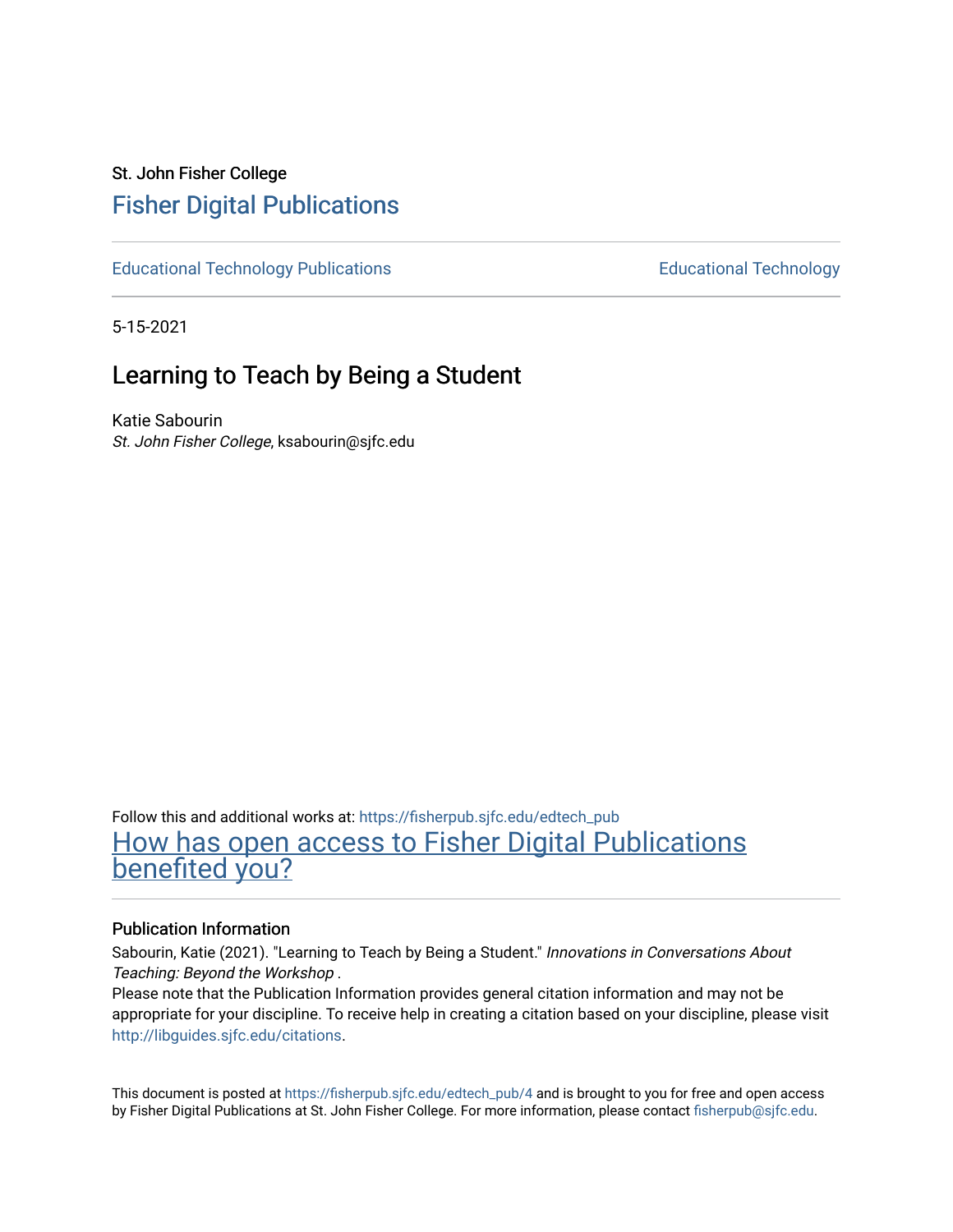## Learning to Teach by Being a Student

#### **Abstract**

Centers for teaching and learning all face the same dilemma: In a context where faculty are not required to partake in our services, how do we provide transformative learning experiences to which faculty willingly give their limited time? The answer, Maria B. Hopkins and Rachel Bailey Jones propose, is to move away from a workshop model of faculty development and toward a model that supports the kinds of connections among faculty that lead to self-sustaining growth and development. This edited book provides a breadth of innovative alternatives to fixed-schedule faculty development workshops that faculty are rarely attending due to the increasing complexity of their professional lives. The audience for this book is higher education administrators, faculty, and staff responsible for faculty development related to teaching and learning. Each chapter provides a detailed description of a faculty development initiative in practice that provide opportunities for creativity, adaptability, and collaboration among faculty. Public, private, and community colleges, small and large, research-focused and teaching-focused institutions are represented. The editors have taken on this project because this is the resource they wish they had when they began their work as directors of the teaching lab at their institution.

#### Keywords

fsc2022

#### **Comments**

This is an Accepted Manuscript that has been published in *Innovations in Conversations About Teaching*: Beyond the Workshop edited by Maria B. Hopkins & Rachel Bailey Jones.

The original work can be found at: https://doi.org/10.3726/b18228

© Peter Lang AG, 2021.

All rights reserved.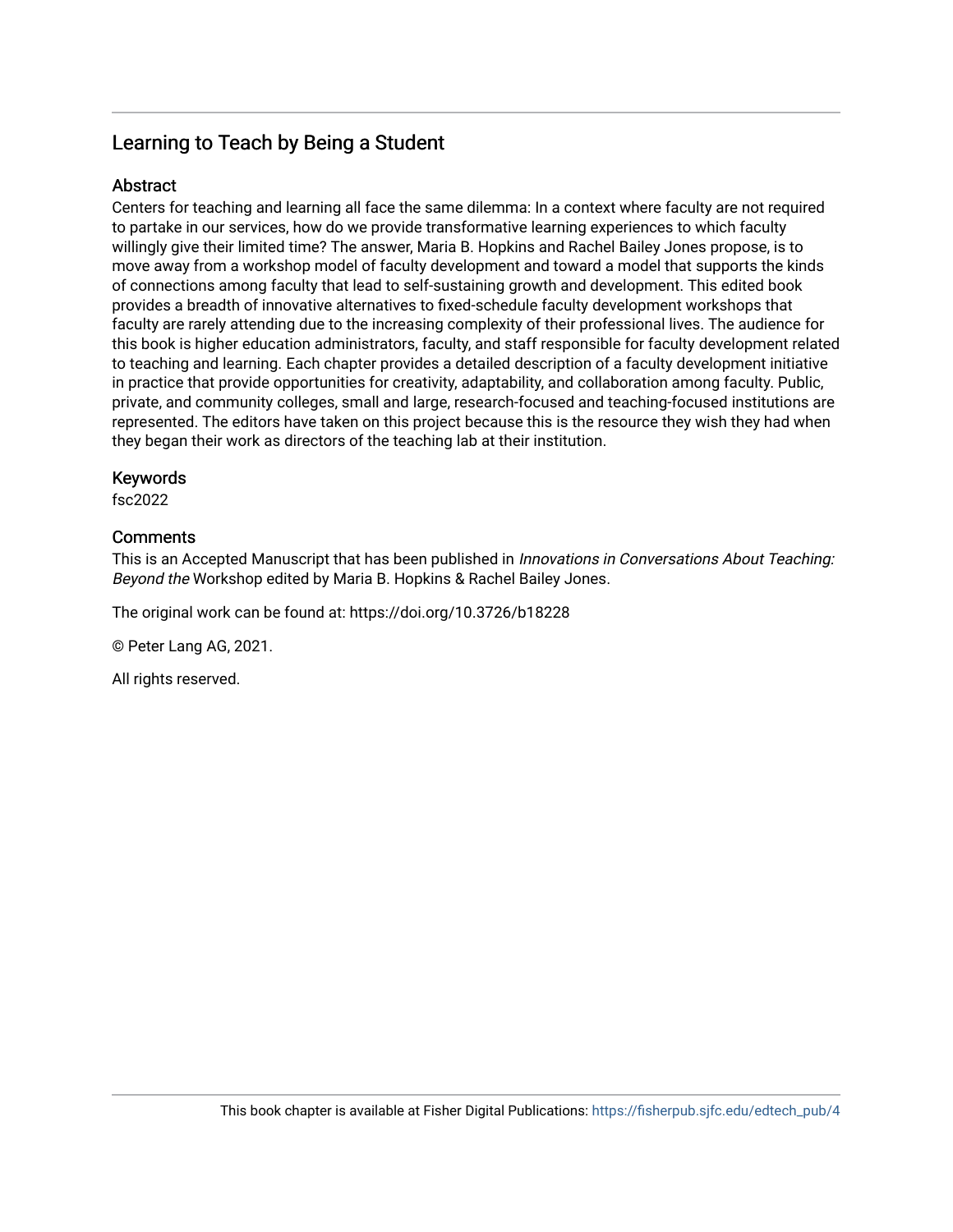## Learning to Teach by Being a Student

#### Katie M. Sabourin

For many faculty it has been a number of years since they have been in a student role taking a course for credit. When most faculty look back on their own educational experiences, they do not see visions of computers on every desk, cell phones in every pocket or interactive whiteboards on every wall. It goes without saying that the classroom of today looks and feels very different than the classrooms many faculty frequented during their own educational journey. Classes offered online through the web may not have even been a possibility at the time faculty completed their degrees, and if it was possible, very few faculty have taken a course of this kind as a student. In the 2018 Survey of Faculty Attitudes on Technology conducted by Inside Higher Education, only 31% of all faculty respondents report having taken an online course as student, while an even smaller number of tenured faculty, 19%, report doing so (Jaschik & Lederman, [2018\)](#page-38-0). It is understandable that faculty may show resistance to the incorporation of new technology into their classrooms as a response to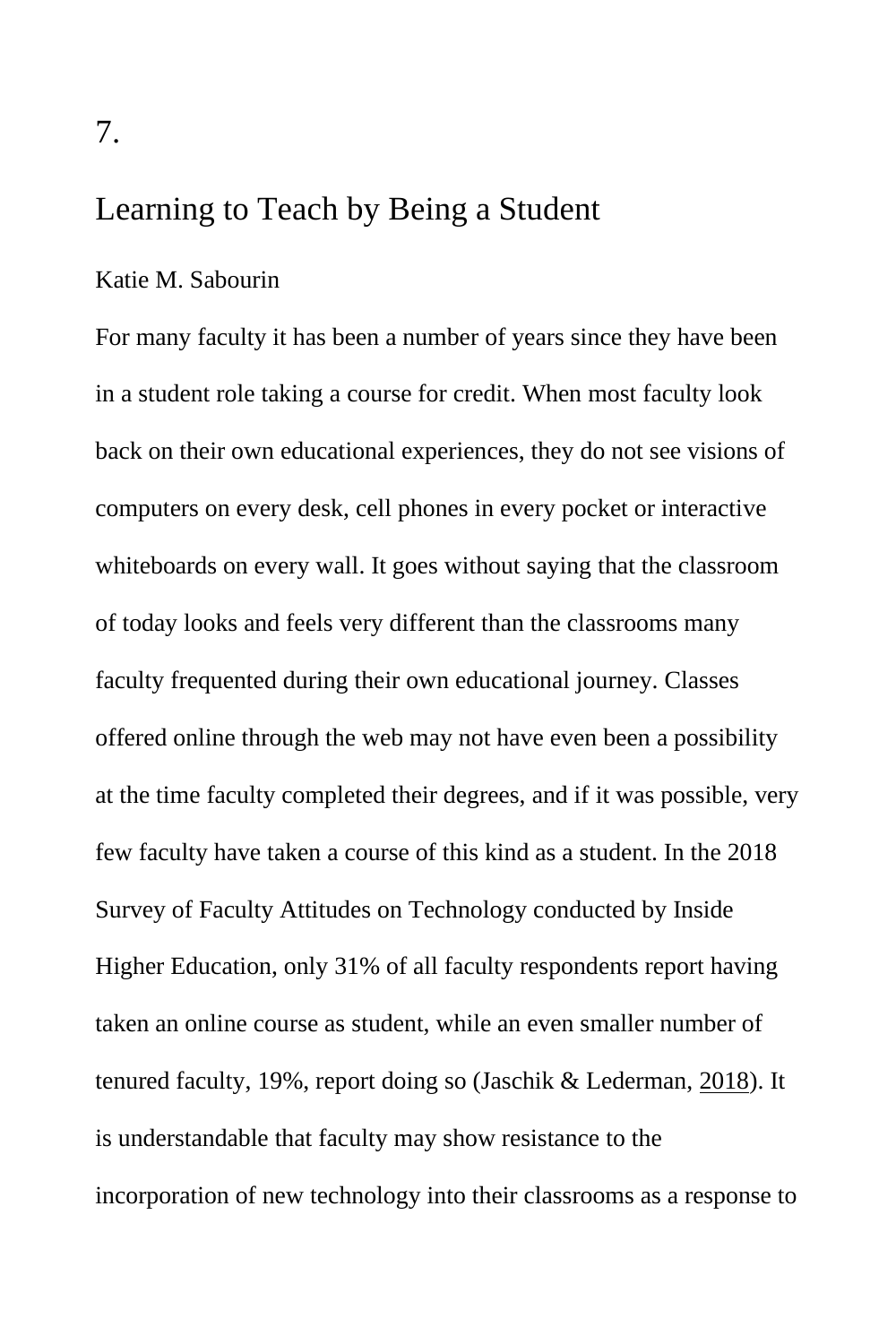a lack of exposure to these types of teaching strategies and learning environments.

While incorporating technology into a physical classroom course may be a momentous change for some faculty, the idea of teaching a course fully online without any face to face interaction with students is something that can be even more difficult for many faculty to visualize in any tangible way. As seen with the mere-exposure effect (Zajonc, [2001\)](#page-40-0), the phenomenon of showing preference for one option over another purely based on prior experience with that option, it follows that faculty would be inclined towards an educational setting that is more familiar to them and one in which they themselves have experienced success throughout their own educational career. If it worked for them and led them to the esteemed career they have today, why can it not work for their own students? This can be seen in the response on the Inside Higher Education survey that reports only 30% of faculty agree that online courses can produce the same learning outcomes as face to face courses (Jaschik & Lederman, [2018\)](#page-38-0). Perhaps this is the same 30% with prior exposure to online learning? It is impossible to say, but it is clear that the majority of faculty hold strong reservations about the merits of online education.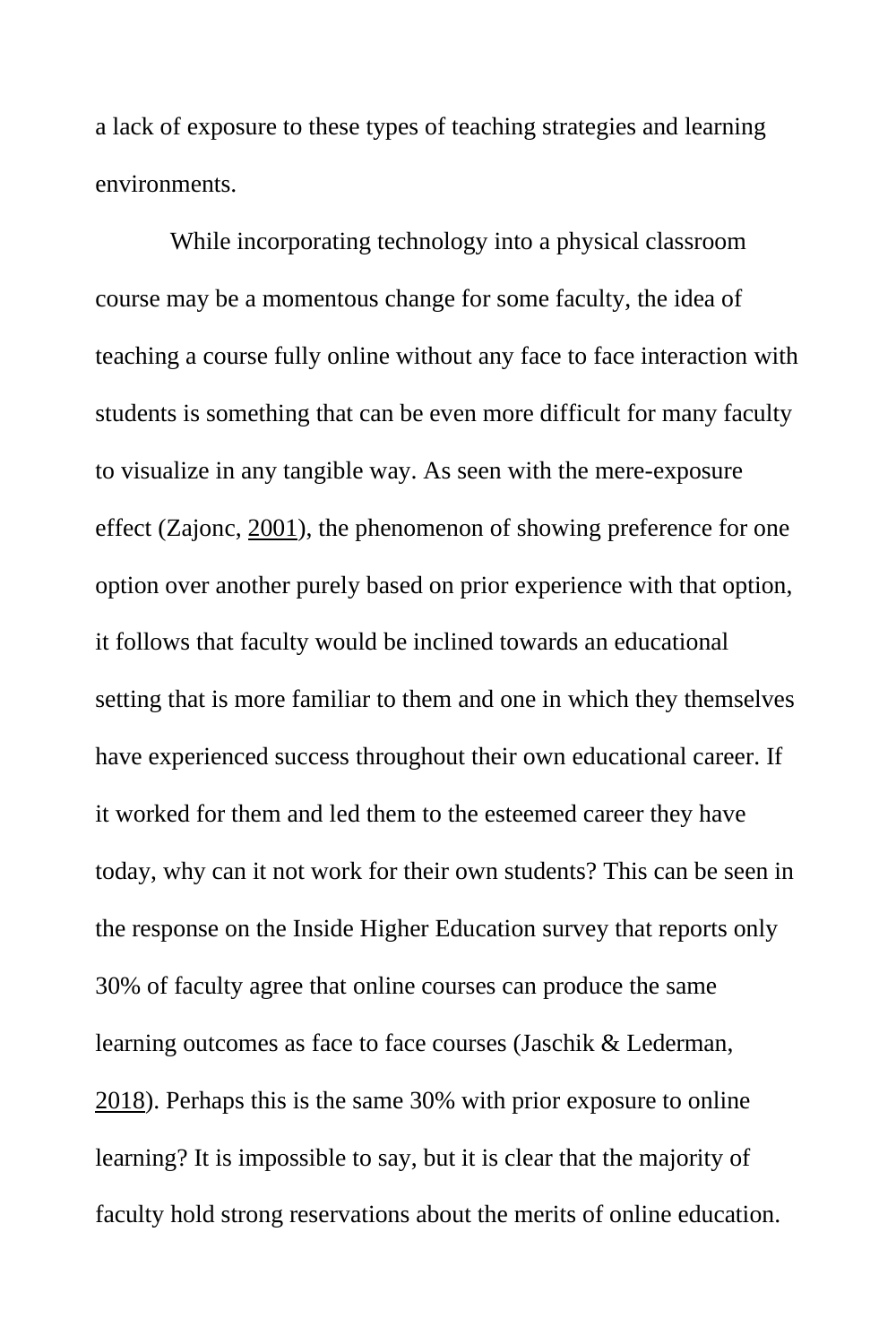This resistance to online teaching and learning is typically the result of a lack of confidence in two areas: with the technological tools necessary to create and deliver an online course and in teaching strategies that will be needed to create an engaging learning experience for students at a distance. Within the second area, faculty are often concerned that they will not have the same level of connection with their online students as they are accustomed to having with the students they see in their face to face courses day in and day out (Mitchell, Parlamis, & Claiborne, [2015;](#page-38-1) Vivolo, [2016\)](#page-39-0). While it is clear faculty maintain a level of resistance to online learning, it is also clear that online learning is on the rise. While overall enrollment of students in higher education across the United States has continually decreased since 2010 (U.S. Department of Education, [2018\)](#page-39-1), online learning enrollments have continually increased over this same period of time, with over one third of all students now taking at least one course online (Seaman, Allen, & Seaman, [2018\)](#page-39-2). In order to assist faculty in the transition to online delivery of their courses, professional development is an essential component. The proper support for faculty during this vital time can make or break the future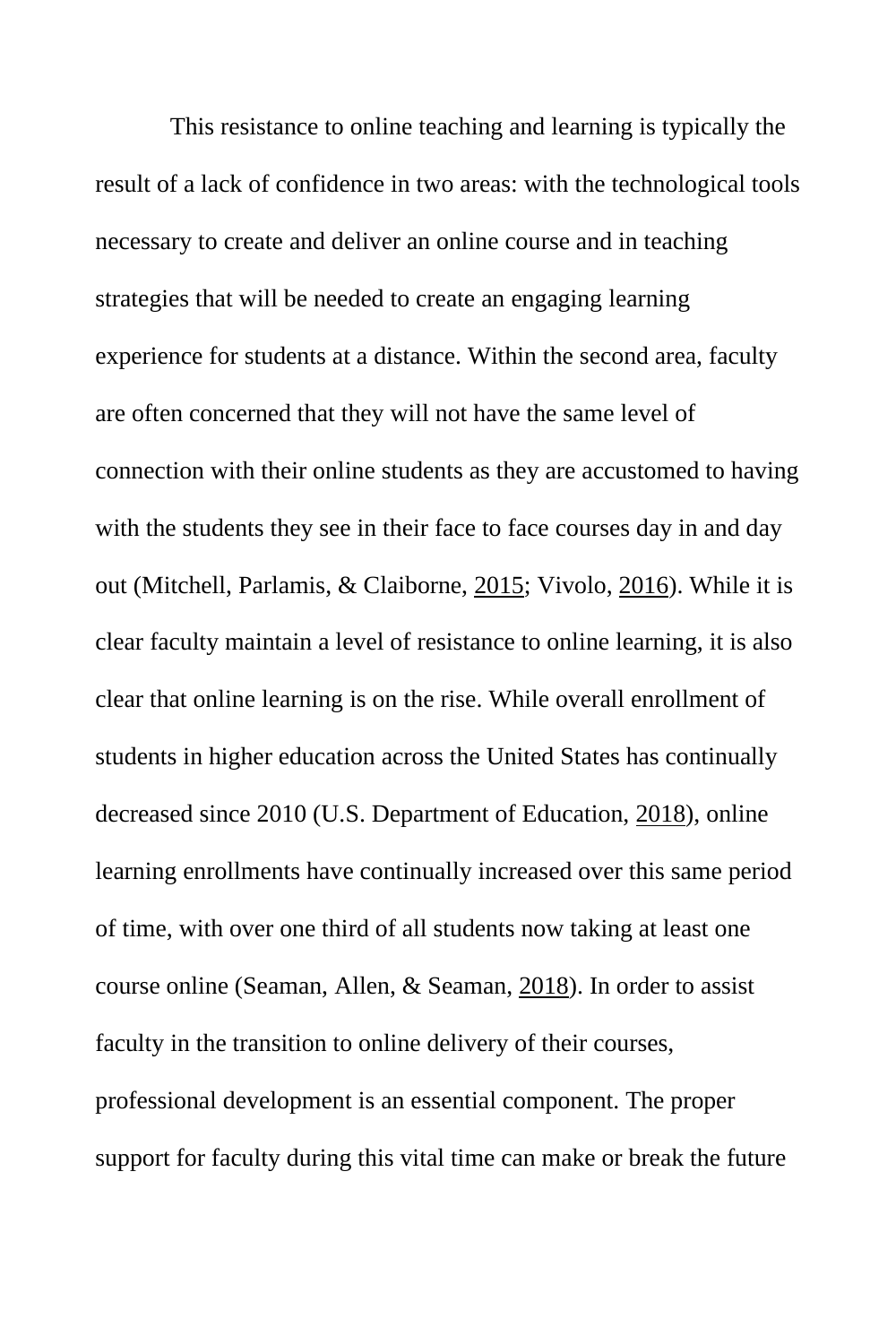success of an online course, and more broadly, an online initiative across an institution.

### Professional Development Models

Varied techniques have been implemented by faculty developers, instructional designers, technologists and administration across higher education in order to support faculty in the transition to teaching styles that incorporate educational technologies and encourage more active, learner-centered teaching approaches. Specifically, related to the transition to online teaching, there have been a number of strategies used to help faculty learn to teach in the online environment. One of the longest running programs to offer professional development to faculty new to teaching and learning online is the Online Learning Consortium, formerly the Sloan Consortium, which was started in 1999 ("Our History - OLC", n.d.). The Online Learning Consortium has offered online, asynchronous training programs for new online instructors and specialty training for instructional designers, those teaching in specific disciplines like science and nursing, and many other topics, over the past two decades. Their model of asynchronous, online professional development is one that many in the field have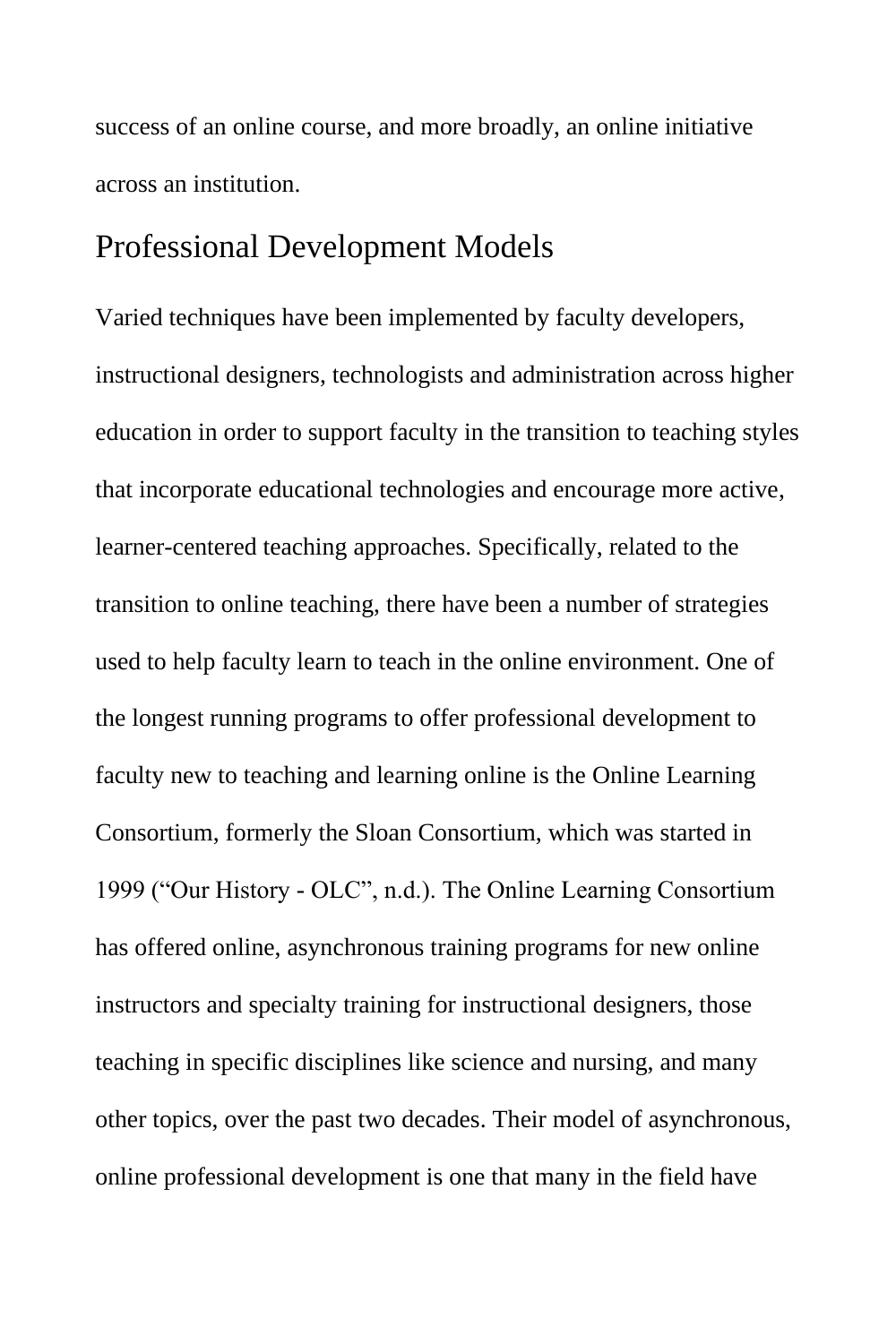modeled their own programs after, including St. John Fisher College, where I serve as an educational technologist. Quality Matters is another leading organization that offers professional development to faculty who teach online. While Quality Matters specializes in the review of online courses to ensure quality design and delivery, they also offer the Teaching Online Certificate as professional development to "enable instructors to demonstrate their knowledge and mastery of online teaching" ("Teaching Online Certificate", n.d.).

Institutions of higher education have deployed a number of other professional development strategies for new online instructors, including face to face workshops, intensive retreat-style training, online self-paced modules, technology focus training, one to one consultation, observation of other online courses, and mentoring (Baran & Correia, [2014;](#page-36-0) Batts, Pagliari, Mallett, & McFadden, [2010;](#page-36-1) Kerrick, Miller, & Ziegler, [2015\)](#page-38-2). However, while resources abound, there are still a number of faculty who report receiving no training or support prior to teaching online for the first time. From the Inside Higher Education survey, only 45% of faculty report having received professional development related to the design of an online or hybrid course, while only 25% report having worked with an instructional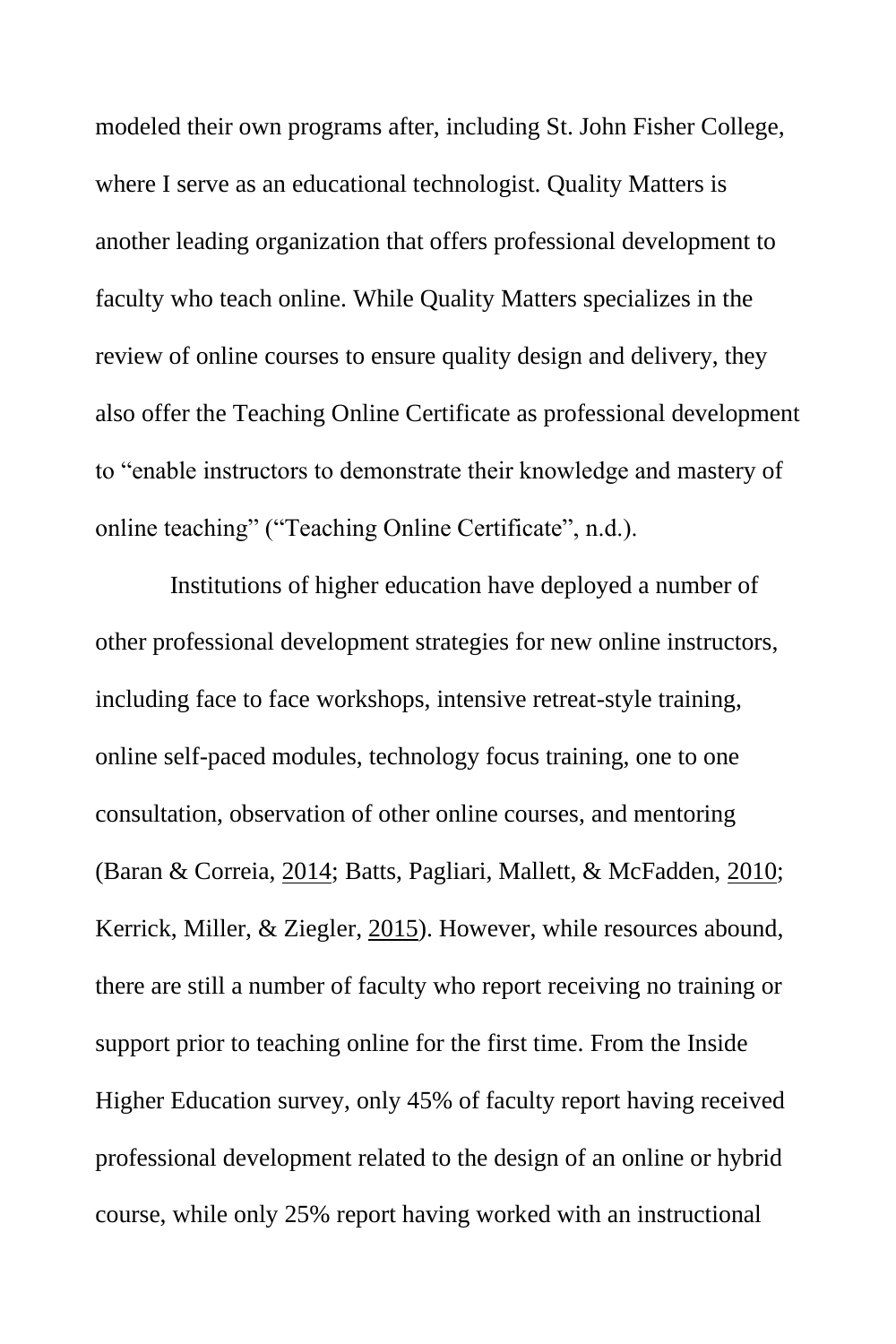designer directly to create or revise an online or hybrid course (Jaschik & Lederman, [2018\)](#page-38-0).

It is clear from the research that proper support for new online instructors improves the overall teaching and learning experience (Kerrick, Miller, & Ziegler, [2015;](#page-38-2) Chiasson, Terras, & Smart, [2015\)](#page-36-2). It is also clear that faculty need support in a wide variety of topics to be successful in the online environment, not simply the technology training necessary to teach on a new platform (Baran & Correia, [2014;](#page-36-0) Mitchell, Parlamis, & Claiborne, [2015\)](#page-38-1). Professional development initiatives that solely focus on technological aptitude are missing an opportunity for transformative learning to occur, where a faculty member must begin to question their own assumptions about learning, students, and teaching in an environment where the most basic cornerstones of education that have been present for hundreds of years—classrooms, chairs, podiums—are not present. While this process can be met with resistance, it is also a pivotal opportunity to truly encourage change in a faculty member, a department or program and possibly an entire campus.

Benefits of Internal Professional Development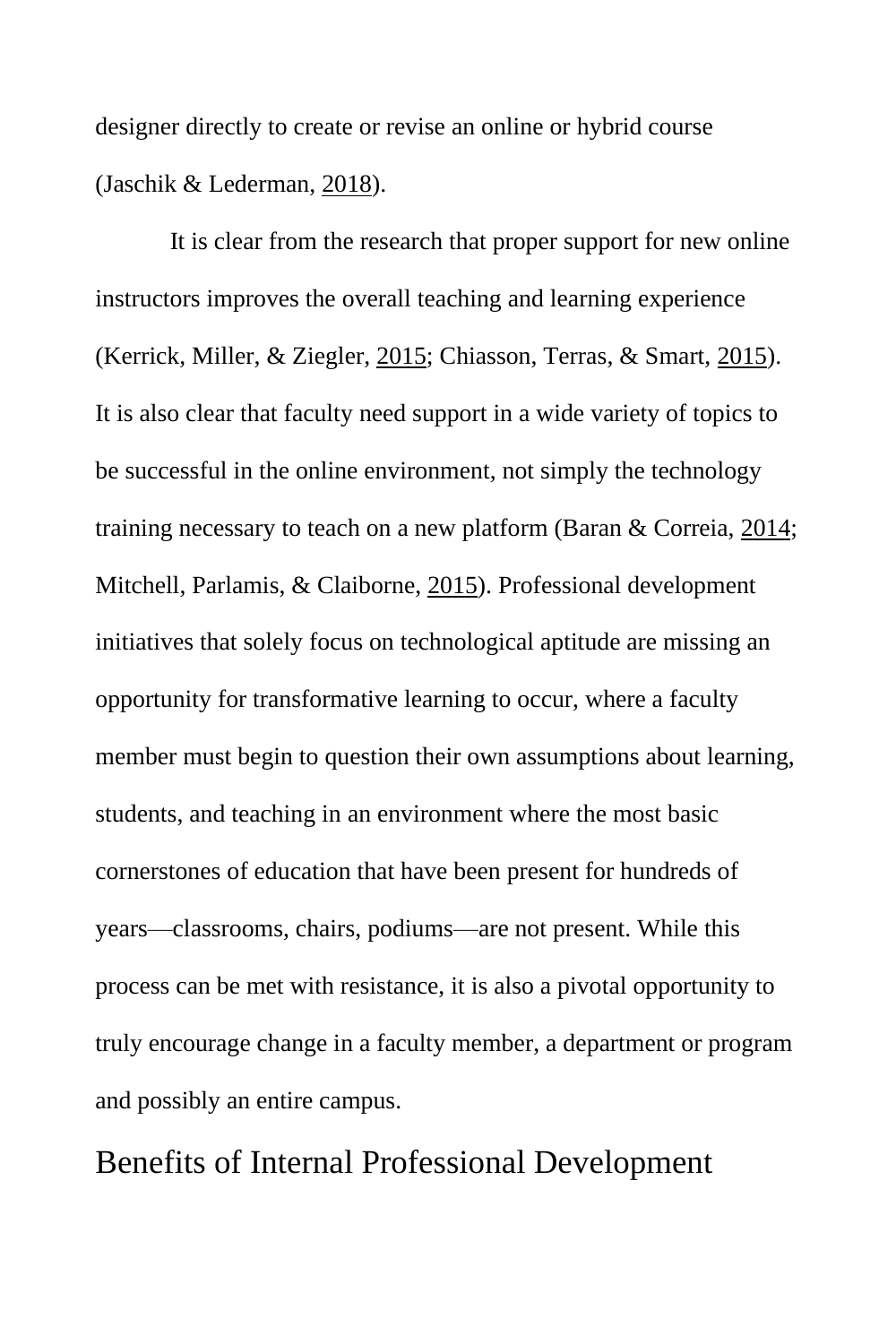While the institutional choice to seek training for online faculty outside of their own organization shows a strong commitment to quality online programming, these services do not come at a small price and may not maximize the opportunities available to a faculty willing to begin the transformation process that takes place when moving into online teaching. Many institutions opt to offer professional development services for their own faculty using internal resources. While this still requires resources, both human and technological, internally developed professional development can be directly tailored to the needs of the institution, program, and discipline, and designed to meet the needs of specific groups of faculty within an institution. Internally developed professional development can be designed with the specific technological tools and platforms that will be available to the faculty when they teach online and can build off of previously developed relationships of trust to build confidence in faculty related to their own abilities and their potential to expand their knowledge and skills moving forward. Internal professional development also has the ability to work with faculty over variable timelines, sometimes months, sometimes years, and to partner with the faculty members along their developmental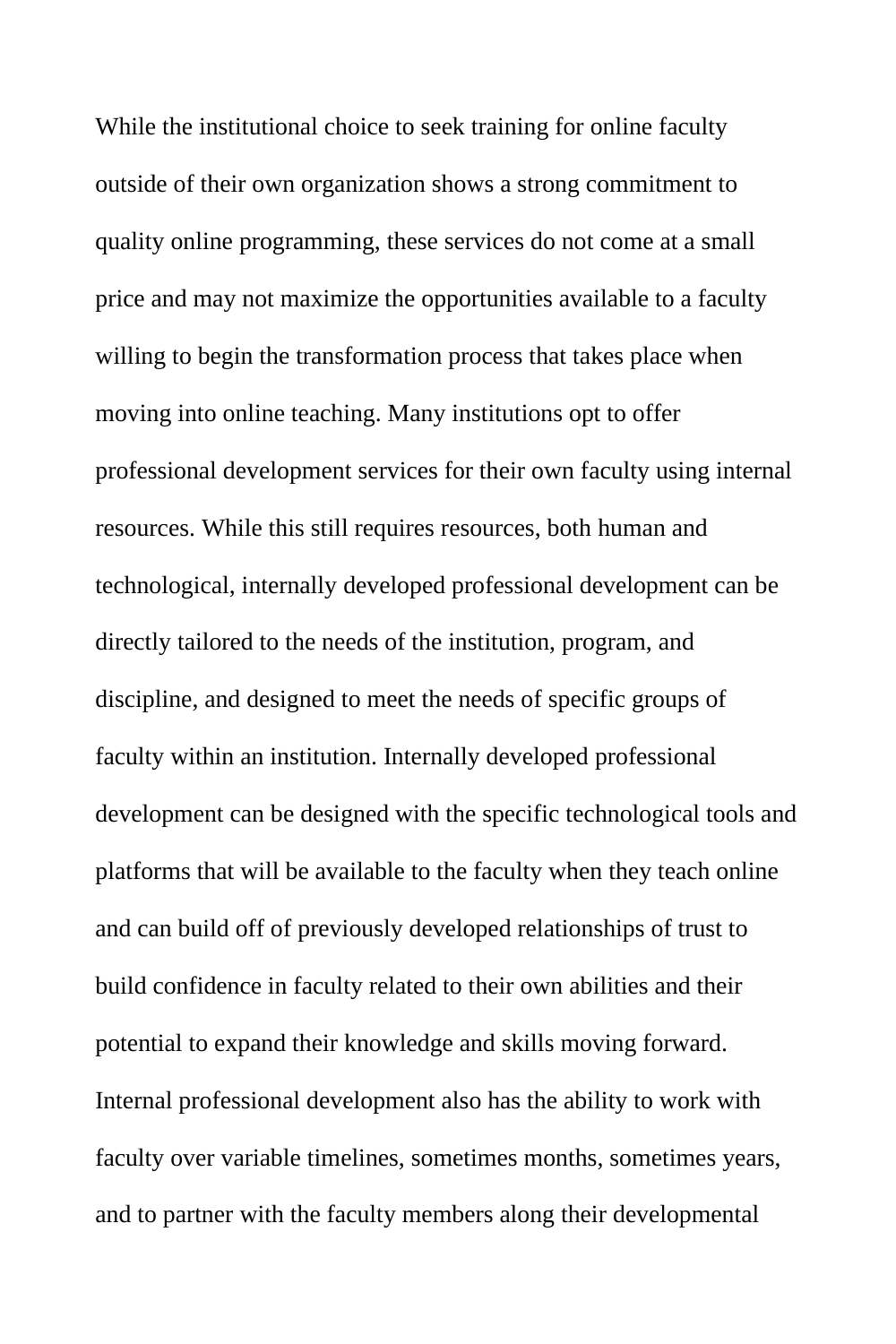journey. Internal professional development opportunities have the potential to be so much more than a "one and done" type of learning experience. Successful online teaching is an iterative process and an internal resource can support faculty throughout their journey and continue to help them grow as online educators.

# Our Model of Professional Development for Online **Instructors**

St. John Fisher College, a private, four-year institution in western New York, offers a specialized, internally developed, professional development opportunity for faculty who will be teaching online or hybrid courses at the college. Our model consists of a two-hour, face to face, kick-off workshop titled the "Online Education Workshop," followed by a four-week, primarily asynchronous, online course experience titled the "Fundamentals of Online Teaching." The workshop and online course are offered as part one and part two of a highly customized professional development experience. It is intended that a faculty member would complete both parts in the sequence back-to-back.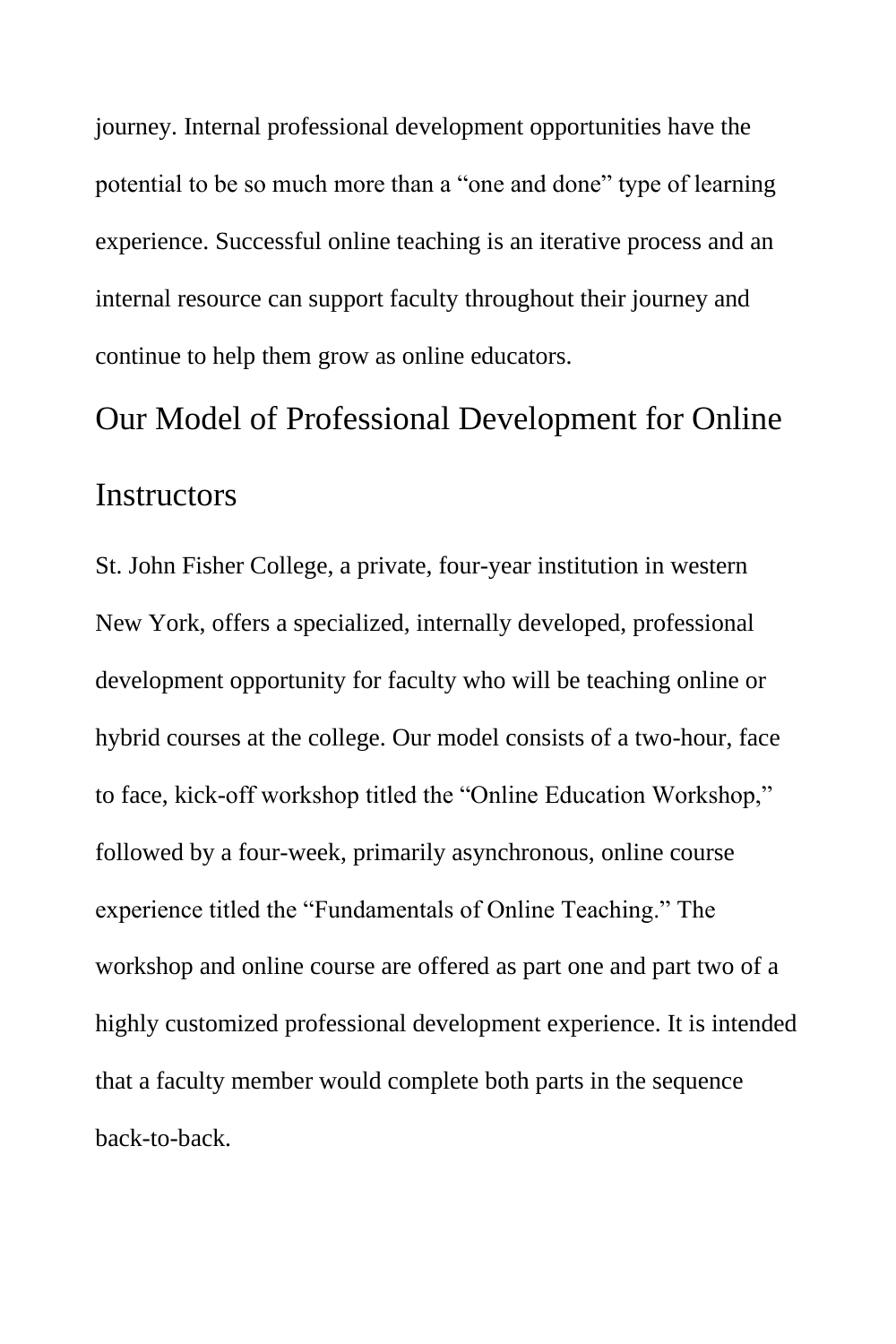The specific goals of this unique professional development model include the exposure of each faculty member who will be teaching online to experience a high-quality online learning experience from the student perspective, while modeling for faculty the specific technologies and strategies that will be available to them as they design their own courses in the future. We believe the initial exposure to online learning from a student perspective opens the eyes of faculty to technological literacies, time management skills and selfdirected learning that students must possess to be successful online. This in turn allows each faculty to design a more student-centered learning experience from the start. Instead of first focusing on how to move certain content online, which is where faculty often would like to begin, they are forced to step back from their own content and look at the online learning environment through the student's eyes.

The sequence of the workshop and online course are offered three times per year, once during each academic semester fall, spring and summer. An announcement is sent to campus to solicit participation and faculty register for a given cohort that will progress through the training experience as a group. Once a faculty member has completed the entire experience, they are certified to teach online or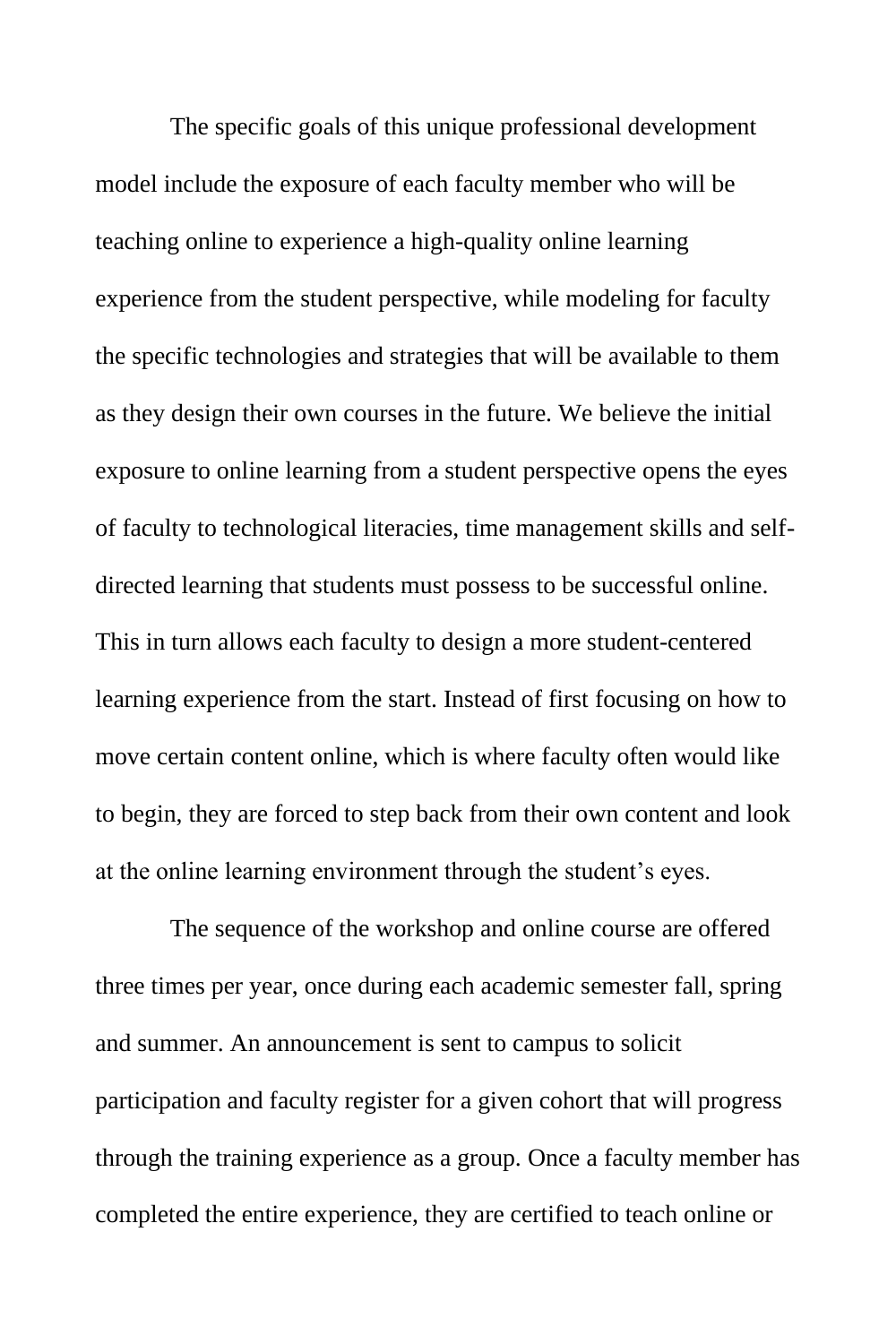hybrid courses at the institution. While it is a requirement for faculty to complete the training prior to teaching an online or hybrid course at the institution, just under half of those faculty who complete the course do so purely out of their own interest and desire for professional development in this area of their teaching and to enhance the teaching techniques they bring to their classroom courses.

#### Professional Development Grounded in Research

The premise for the design for our professional development initiative is grounded in a number of pedagogical frameworks and learning theories. Our primary design feature, exposing faculty directly to the experience of being an online student, is based on experiential and constructivist learning design (Kolb, [1984\)](#page-38-3). As stated earlier, most faculty have little to no experience with online education from the student perspective. Without exposure to this learning environment, it can be hard for faculty to design their own courses to take full advantage of the modality and in turn can make it difficult for faculty to understand the distinct experiences their online students may encounter in their courses.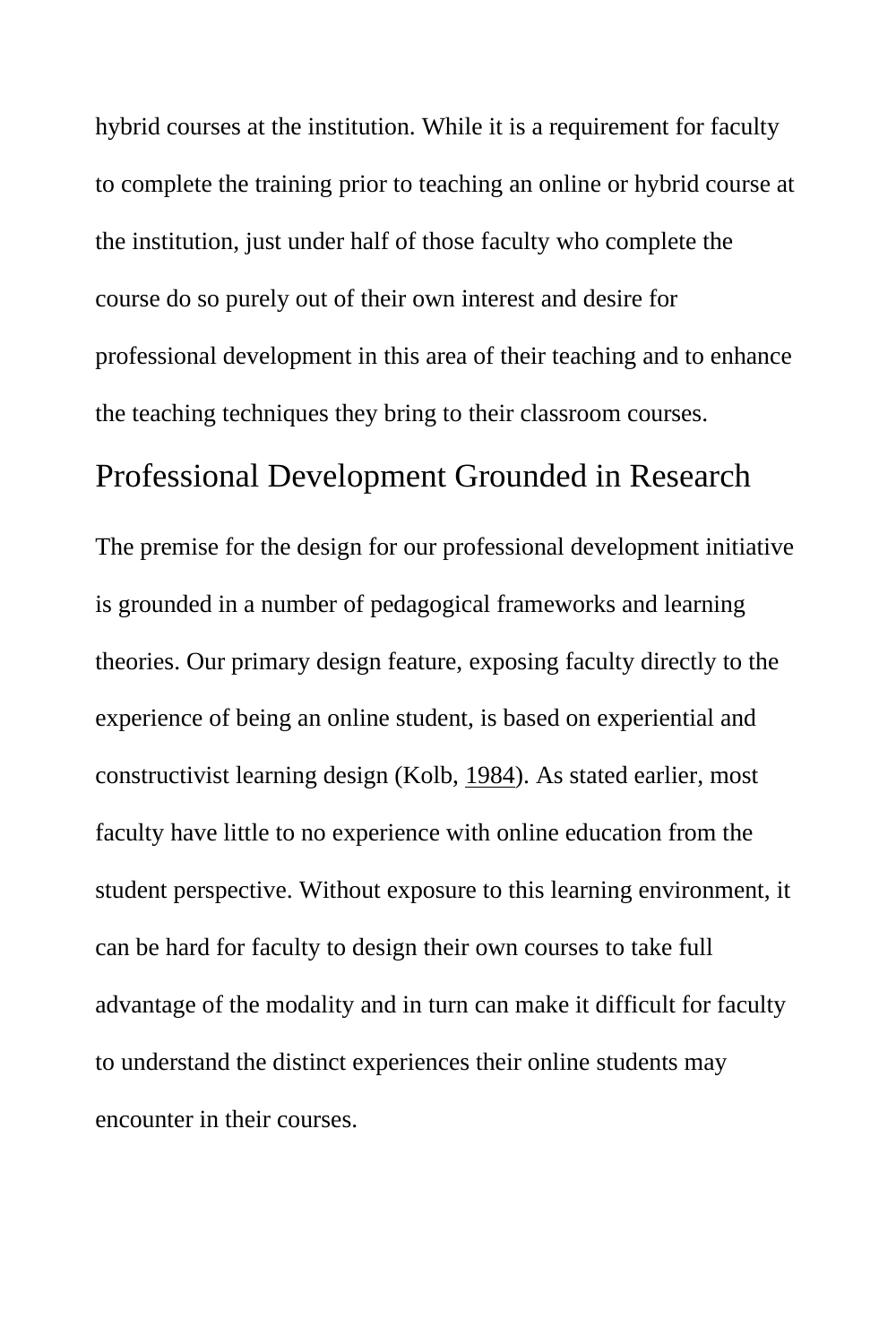In addition, the nature of the cohort model itself creates a strong community of practice, where faculty from a variety of disciplines with a varying amount of technological or online teaching experience come together to share, discuss, explore and evaluate the issues and possibilities related to online education (McDonald & Cater-Steel, [2017\)](#page-38-4). The community of practice model is based on a number of learning theories, including situated learning (Brown, Collins, & Duguid, [1989\)](#page-36-3), where learning occurs through real life experiences and social development theory (Vygotsky, [1978\)](#page-40-1), where learning takes place through interactions with others, which is also fundamental to our design. Our program is also influenced heavily by Vygotsky's [\(1978\)](#page-40-1) "more knowledgeable other" theory, the idea that the presence of a skillful tutor, or someone with experience and knowledge to share on the topic in which the learner is focused, is key to the learning experience. In this case, both the facilitator of the professional development experience and possibly other members of the cohort can fill the "more knowledgeable other" role by sharing their own personal experience both learning and teaching in the online environment.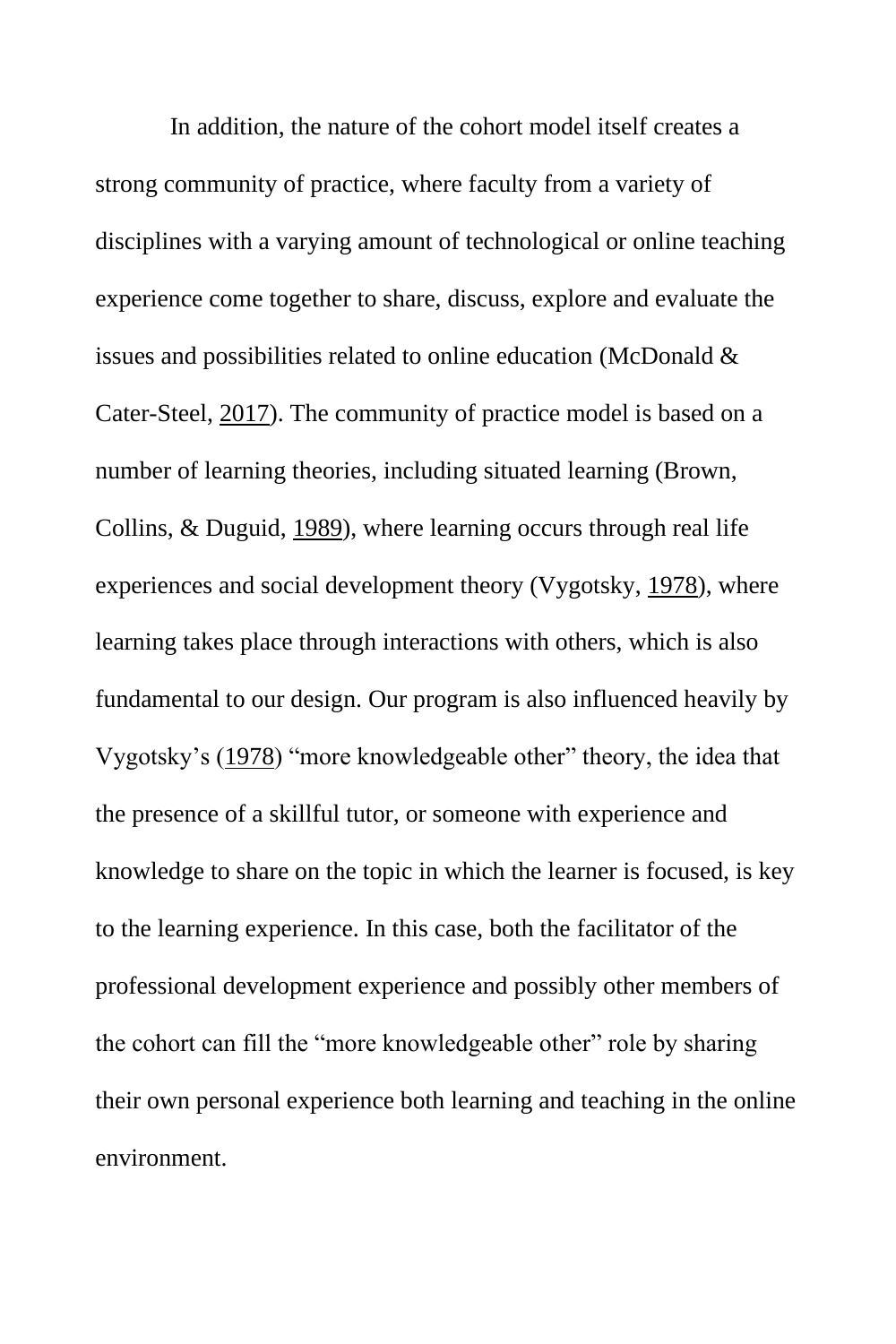Finally, the design of the four-week online course experience is influenced by Bandura's [\(1977\)](#page-36-4) social learning theory in the way that it models for learners a well-designed and delivered online course experience. Since faculty have little prior experience with online learning environments, there is great potential to influence their first experience with this new learning environment. The online course experience they encounter in this professional development opportunity is one that should open their eyes to the possibilities of teaching and learning online, challenge their preconceived notions and give them a solid base in which to form their own mental model of what a successful online course can look like.

### Online Education Workshop

The "Online Education Workshop" is a two-hour face to face workshop that sets the stage for the members of a given cohort on what is to come in the full online course training experience. Since many of the faculty members who enroll in the cohort have very little prior experience with an online learning environment, we find it best to help orient the group through this first session in a familiar setting of a face to face classroom. This may be similar to the type of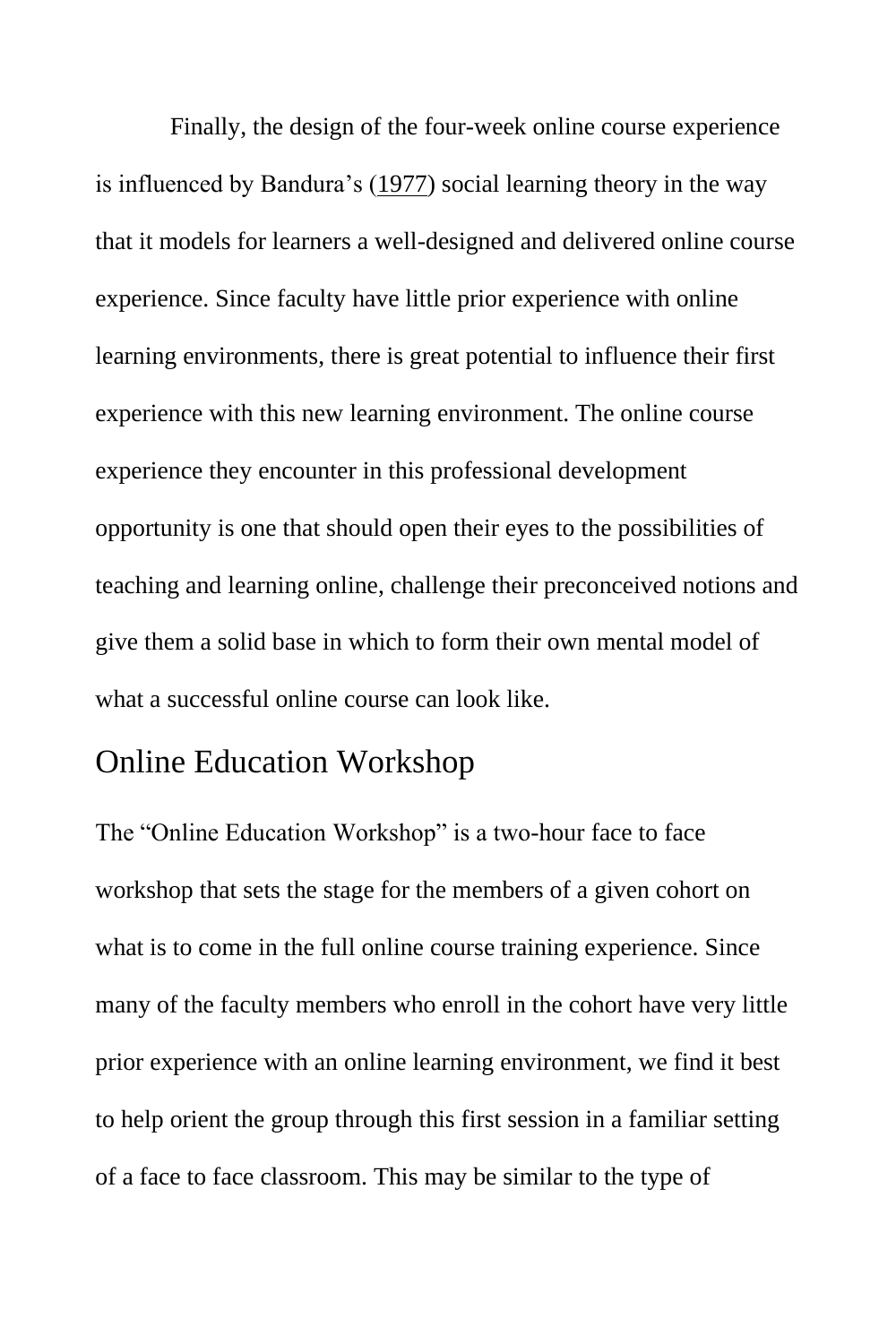orientation experiences we want to expose our own online students to in order to make sure they are as successful as possible in the online courses they are about to begin.

The goals of this workshop include three main items: discussion of online education broadly, discussion of online education specifically at our institution, and a discussion of what is coming next for them in the four-week online course they are about to begin. First, we employ the technique of consciousness raising and dramatic relief, as outlined by Mitchell, Parlamis and Claiborne [\(2015\)](#page-38-1), by listening to the concerns and fears that faculty have related to online learning and allowing them to share those concerns with others through in-person discussion during the Online Education Workshop and again online through the course introduction activity in the Fundamentals of Online Teaching course. We fully realize that many faculty, though willingly enrolling in the program, come to this session with a number of fears, concerns and reservations about online education. They also have preconceived notions about how online learning works and the roles that faculty and students play in the environment. Listening and acknowledging these feelings and ideas is the first to step to allow faculty to begin to see online learning through a new lens.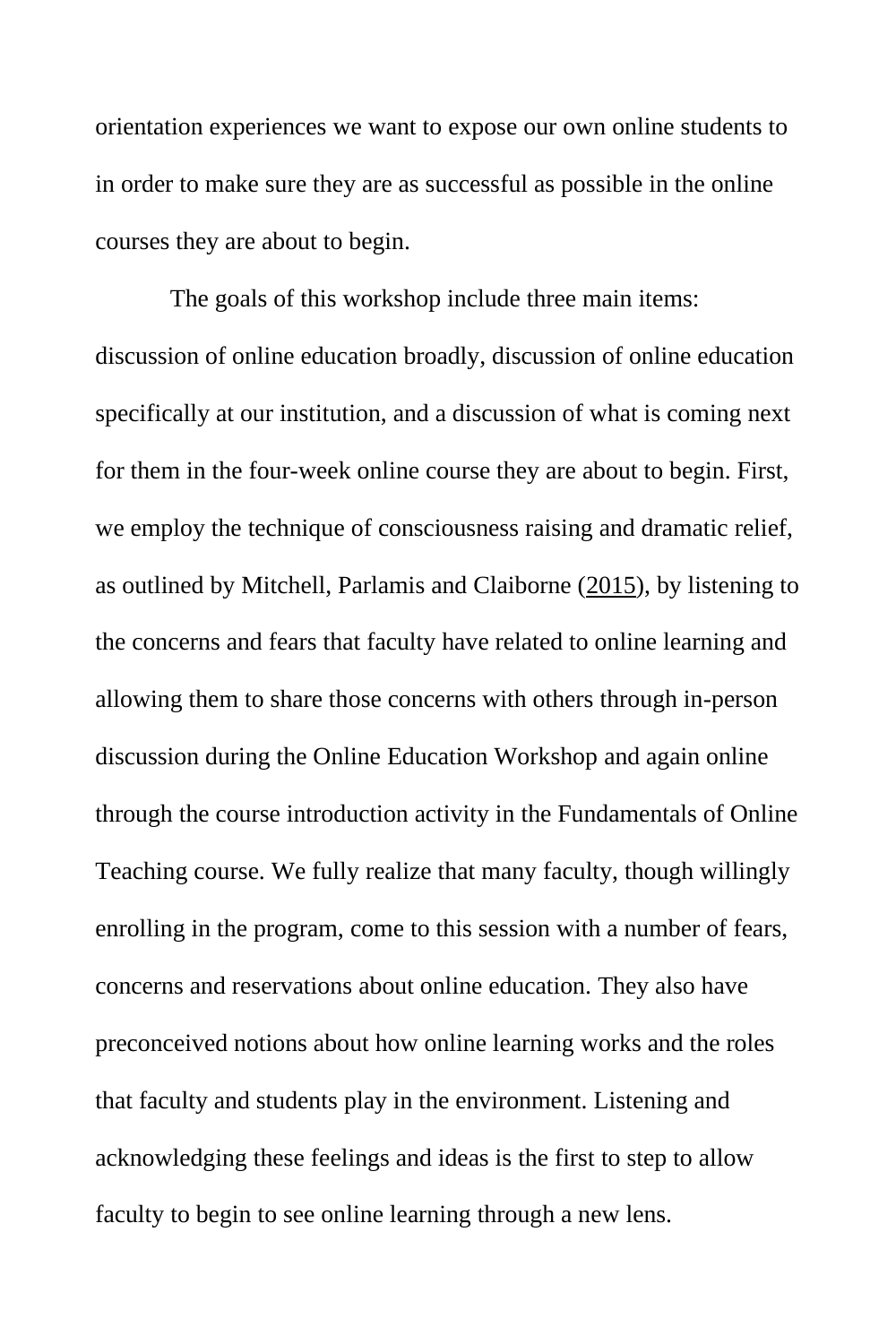Figure 7.1: Here

We use the majority of the time discussing some key themes that make online/hybrid courses unique from traditional face to face courses, including the roles of learners and faculty, the nature of asynchronous and non-linear communication, the basis of communication being the written word, the changes in learning resources, and the adjustments to course assessments to ensure student progress and feedback [\(Figure 7.1\)](#page-40-2). While some of these items may be obvious, based on the necessary changes that arise when transitioning a course to the online format, others are more nuanced and may be things the faculty have never considered before. The goal of this conversation is not intended to persuade faculty of the benefits of online education, but instead to open the conversation and begin to allow them to challenge some of their own assumptions through an increased awareness of what may be possible in this new environment.

Next, we move into a discussion on how online education works at our institution. This includes a conversation about the types of online courses we offer, the scheduling of those courses and the asynchronous vs. synchronous learning options. We also review the policies and procedures our online instructors are required to follow,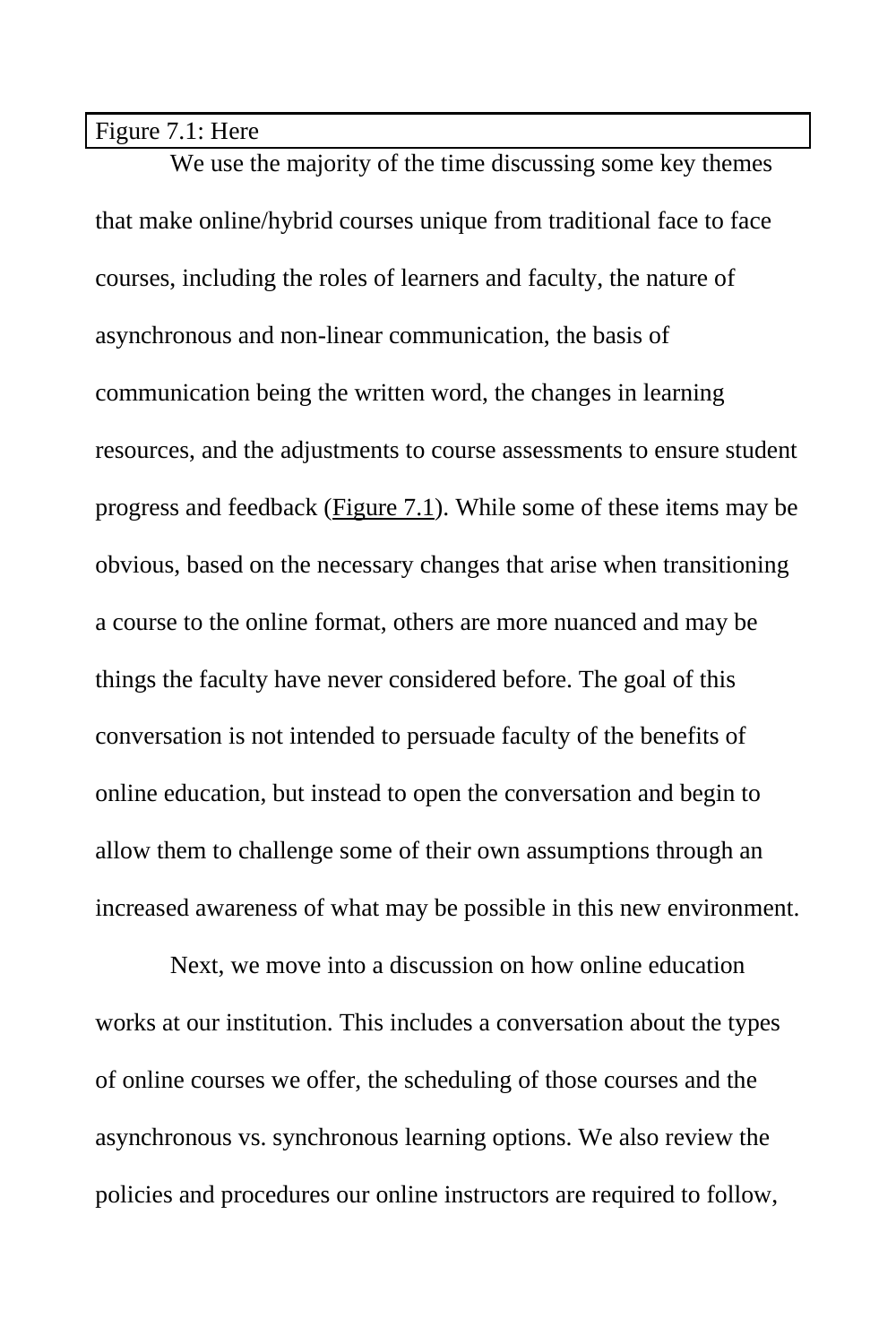as well as the tools and resources available to our faculty in order to be as successful as possible in this environment. Our last topic to cover in this workshop includes the logistical details of what comes next after the workshop in the fully online four-week training course. Since this experience can be new for many, we review carefully how faculty will access the course, the layout and organization of the content and we discuss expectations for time commitment and the level of participation required. This often becomes an open conversation where faculty feel comfortable to ask questions and address any last concerns they have related to engaging in the online environment.

While one of the key goals of our professional development model includes providing faculty first-hand experience with online learning through the student perspective, we do find this initial face to face meeting to be key to gain buy-in from the faculty, allow them each to voice their concerns and begin the discussion about those ideas and assumptions that may or may not be accurate. Discussing as a group some of the common misconceptions related to online learning can help to move the conversation toward a more open mindset on the possibilities online learning may bring to certain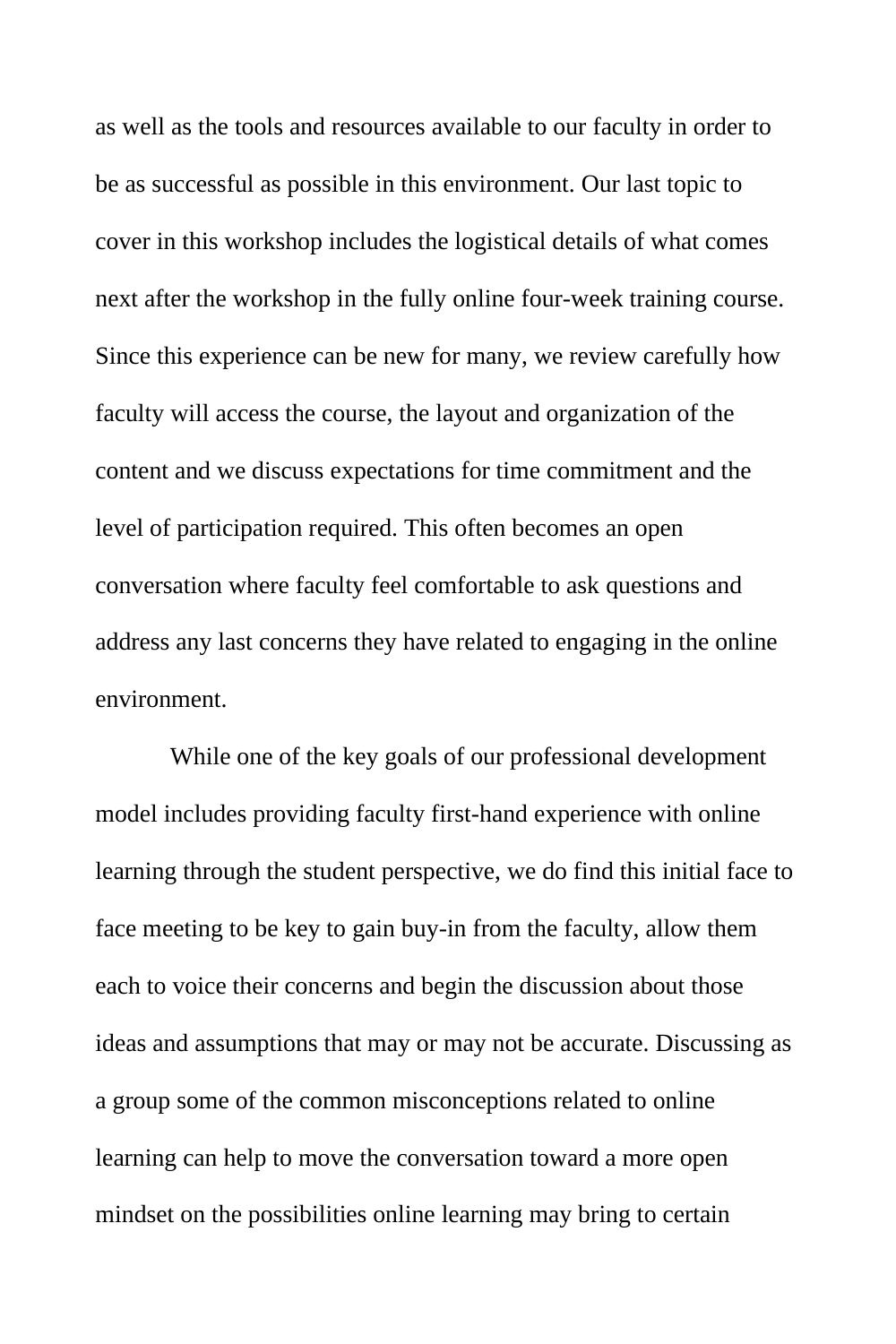populations of students and the best practices that can be followed to avoid some of the pitfalls of online learning. As this professional development experience may also be the first time for many faculty taking an online course, the face to face session acts as a miniorientation to the course experience, the technologies they will be using and the expectations of their engagement online with their classmates and with the instructor. The Online Education Workshop sets the stage and tone for the next steps in the experience for faculty and aims to provide a solid foundation on which they can feel comfortable exploring the world of online learning.

## Fundamentals of Online Teaching

Following the Online Education Workshop, usually only a few days later, faculty dive into the fully immersive online course experience of the Fundamentals of Online Teaching. Faculty in this course experience first-hand what it is like to be an online student while completing readings, participating in online discussions and submitting assignments related to the design and delivery of online courses. The format is flexible and encourages participants to explore online education strategies, issues and ideas among an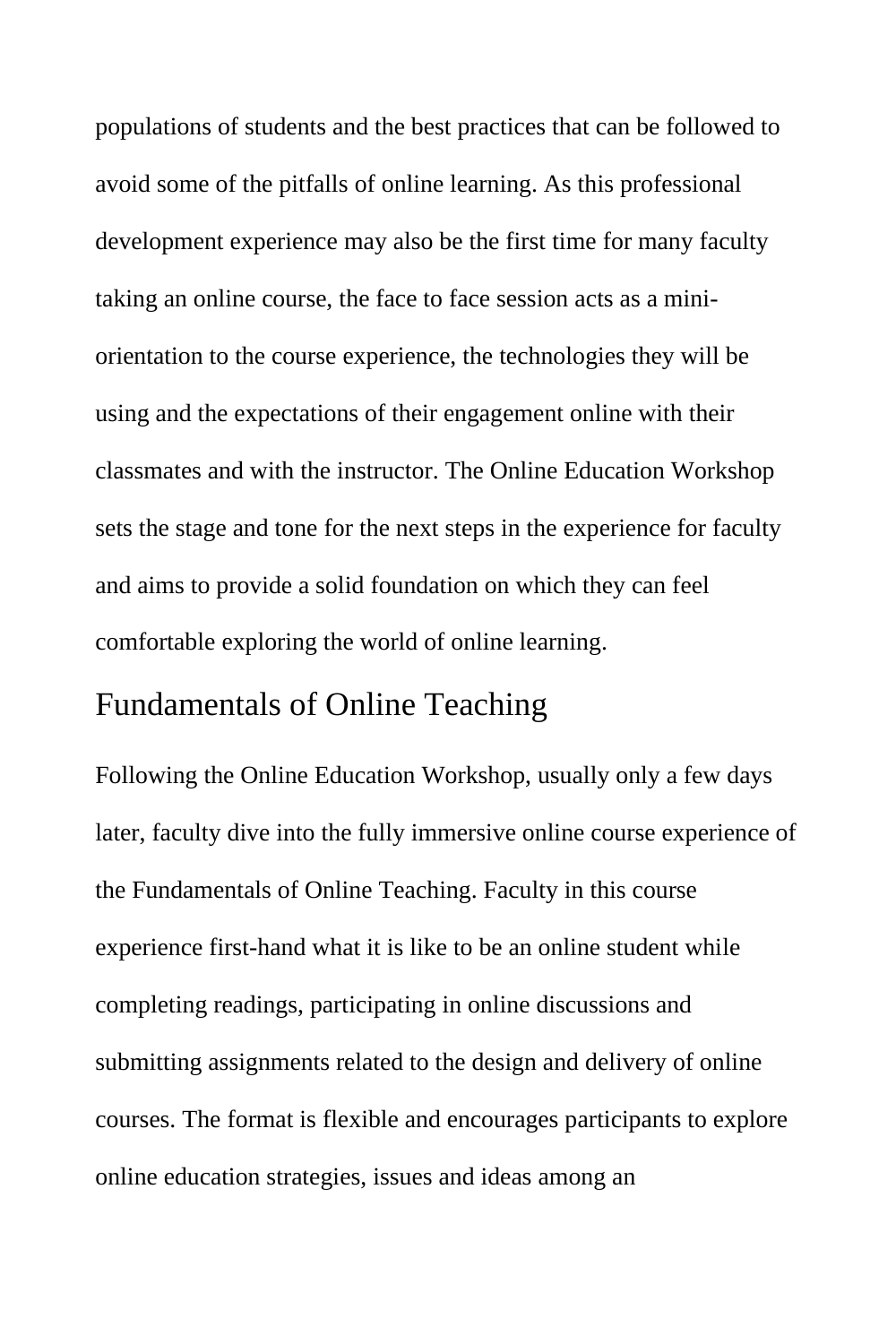interdisciplinary group of colleagues, all while being exposed to an exemplary online course experience. Many of the negative connotations associated with online education can arise from illdesigned experiences. In this situation, we hope to expose faculty to a variety of well-designed techniques and allow each to find aspects of the course they can use in their own online course development in the future.

The course focuses primarily on the pedagogical strategies related to online education. It is not intended to be a technology specific training experience, but faculty are exposed to a wide variety of technologies that will be available to them in the offerings of their own online courses so they can better design and plan for what platforms may be the best fit for their discipline and teaching style. We provide an outline of the activities within each of the four weeks, which usually require approximately five to seven hours of work per week in the College's course management system, Blackboard [\(Table](#page-40-3)  [7.1\)](#page-40-3). While much less than a traditional online course, this is a large amount of time to dedicate to professional development over a fourweek period for faculty who are already busy with their everyday teaching, service and scholarship activities.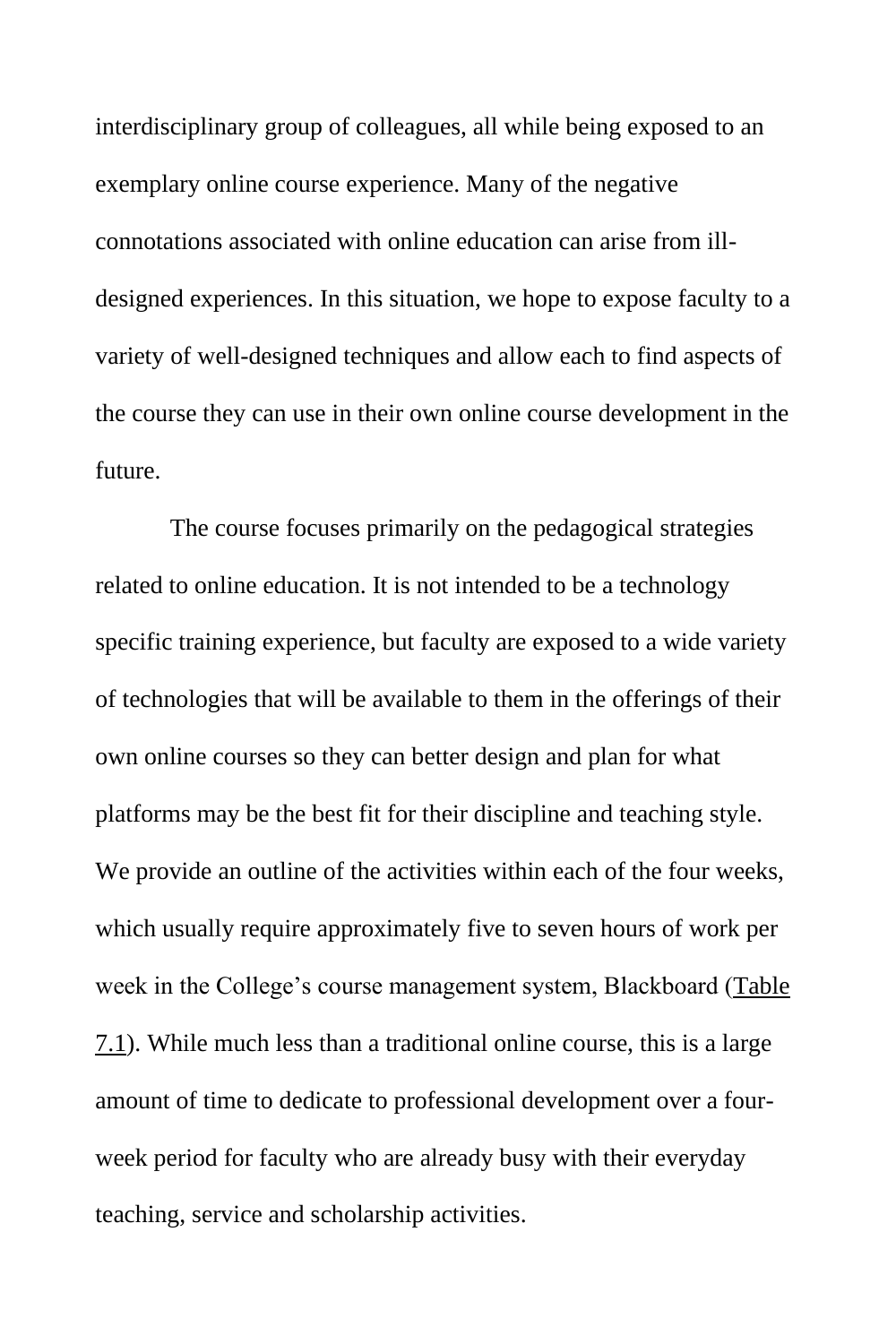#### Table 7.1 Here

Week 1: Getting Started, Introductions and Small Group Activity

During the first week of the online course experience, we model for faculty many of the first week activities they will design for their own courses. We begin with an overview of the course and an orientation to the course requirements. As found in almost all college-level courses, the syllabus provides much of this information. However, we employ some specific strategies in an online course syllabus that we encourage faculty to use in their own courses. First, we create a separate Welcome page to the course to set the right tone for the start of the course and help learners know where to go first to get started. Second, we create a Faculty area, where learners can see a photo, short biography and best ways to contact the instructor of the course. Third, there is a separate section of the course dedicated to the course syllabus. This makes it very easy to find and get back to later in the course when it is not nested within Week one course content. We also specifically organize the syllabus for optimal online viewing. This means designing it for online delivery, which reads almost like an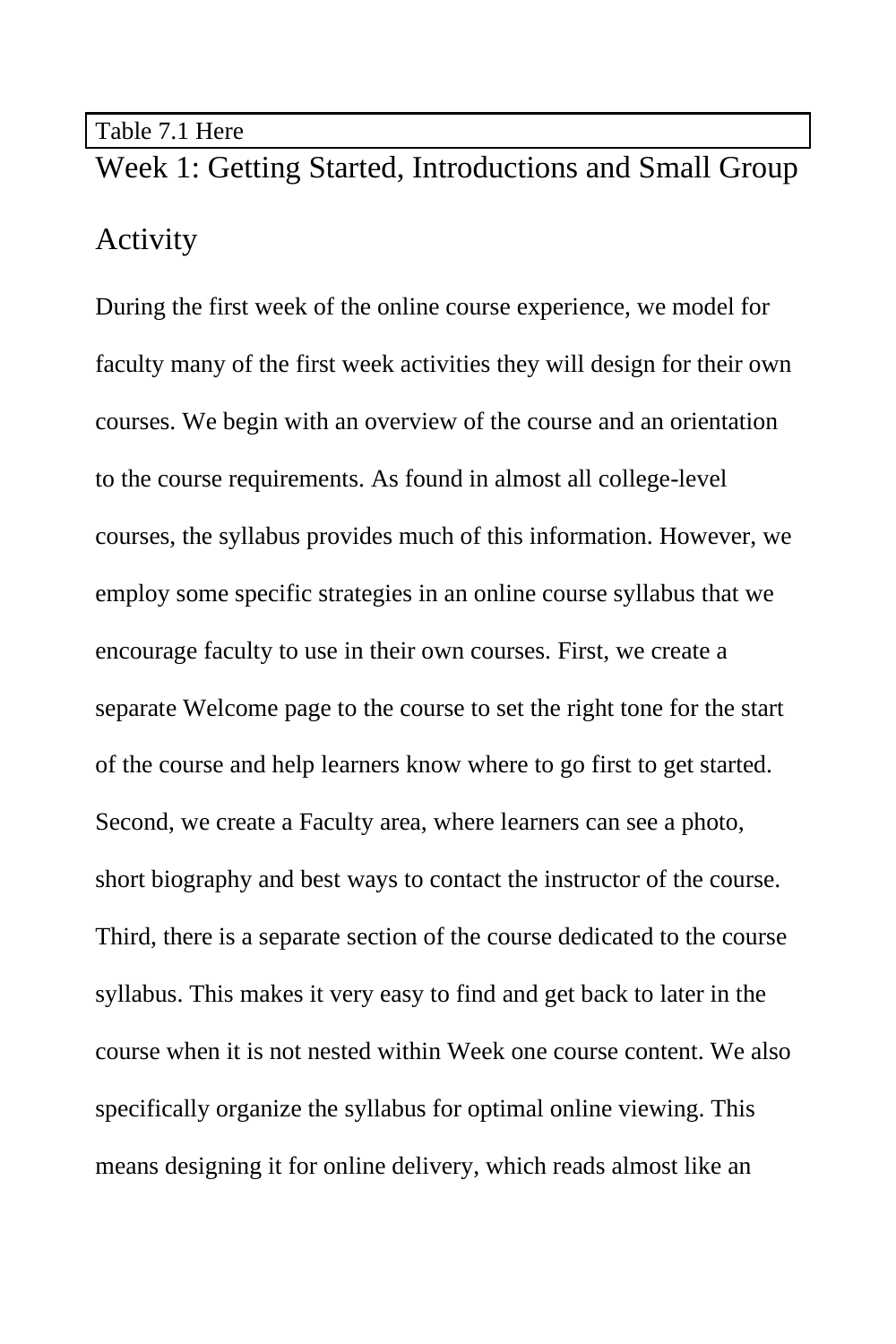online book broken into discrete pieces for easy consumption and searchability, while also providing a PDF version for those who would like to make a print copy.

After the learners have worked through these sections, we move on to the Week one content, organized in its own folder. Faculty are then encouraged to participate in a course introduction activity using VoiceThread. This activity models best practice in course introductions for online courses, and shows it is possible to do this type of work in an asynchronous way while still seeing and hearing your students using audio/video technology. This is one of the first eye-opening experiences for faculty as they must post their introduction and view and reply to their colleagues. In many cases faculty reporting learning something new about someone who has worked just down the hall for a number of years.

From this point, faculty move into more traditional course activities: completing course readings, viewing posted videos and synthesizing their ideas in response to a discussion prompt. The first of these discussion activities is organized in a traditional online discussion model using the LMS provided discussion board tool, where each learner is required to post their own original response to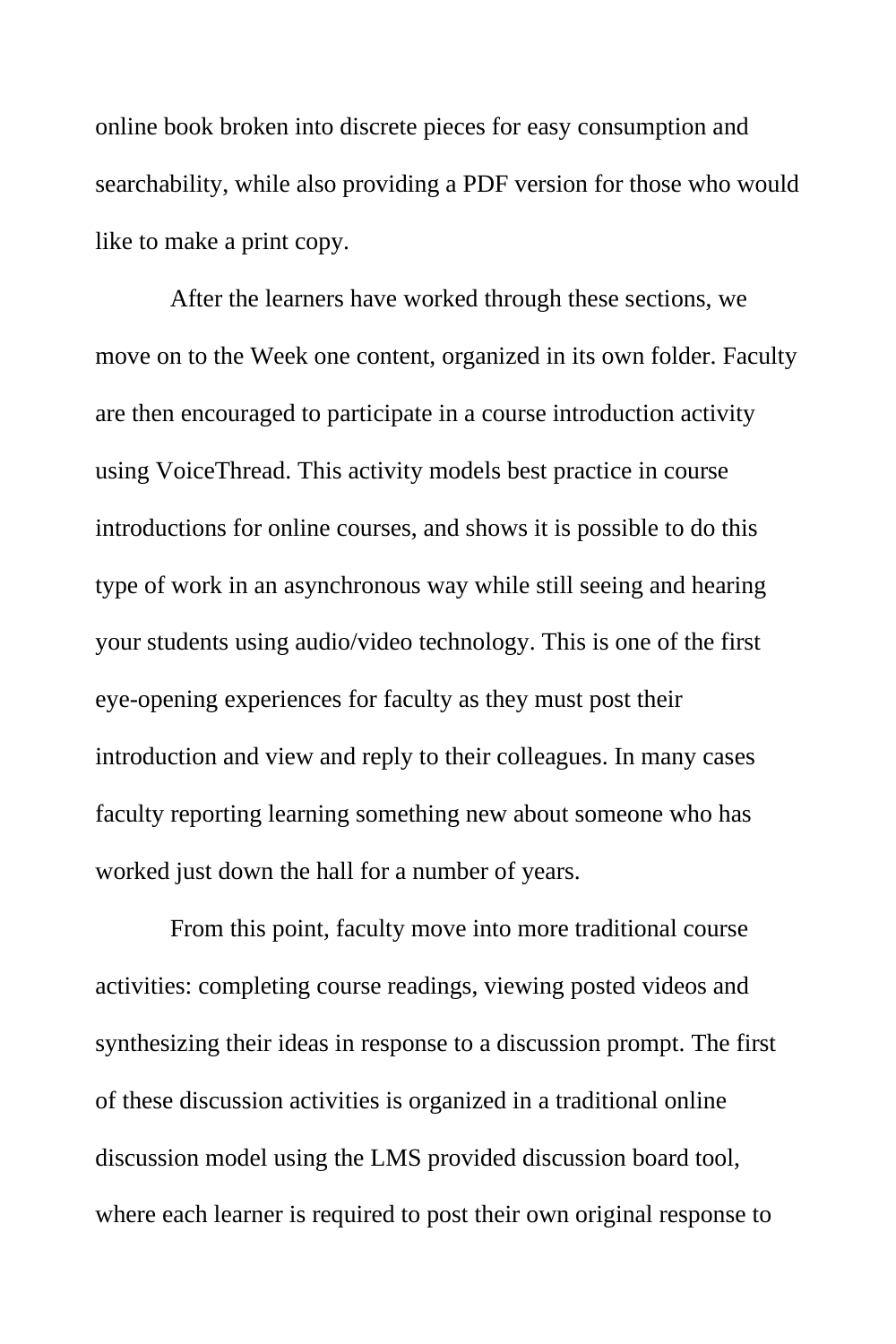the question, as well as read and reply to others throughout the week. A second discussion activity is also posted, but in this case the learners are broken into small groups and given specific roles to play within their group discussion. For many of our faculty who teach larger class sizes, this models how they might go about handling online discussion by breaking their classes into these smaller groups.

While the organization of the course provides faculty with a model for design, the content of the course, specifically the videos and readings, are also focused on the topic of online course design. In the first week, faculty read about the community of inquiry model (Garrison, Anderson, & Archer, [2000\)](#page-37-0), including the many important ways to facilitate instructor presence in the online environment, as well as thoughtful piece titled, "Considerations of Online Course Design" by Creasman [\(2012\)](#page-37-1). Both of these pieces allow faculty to begin to think more broadly about the advantages the online environment may provide to them and the types of courses they teach. The discussion prompts encourage faculty to post their thoughts about the readings and how they relate to their own teaching styles and what might they be able to adapt for their own course designs. On faculty evaluations following the entire professional development experience,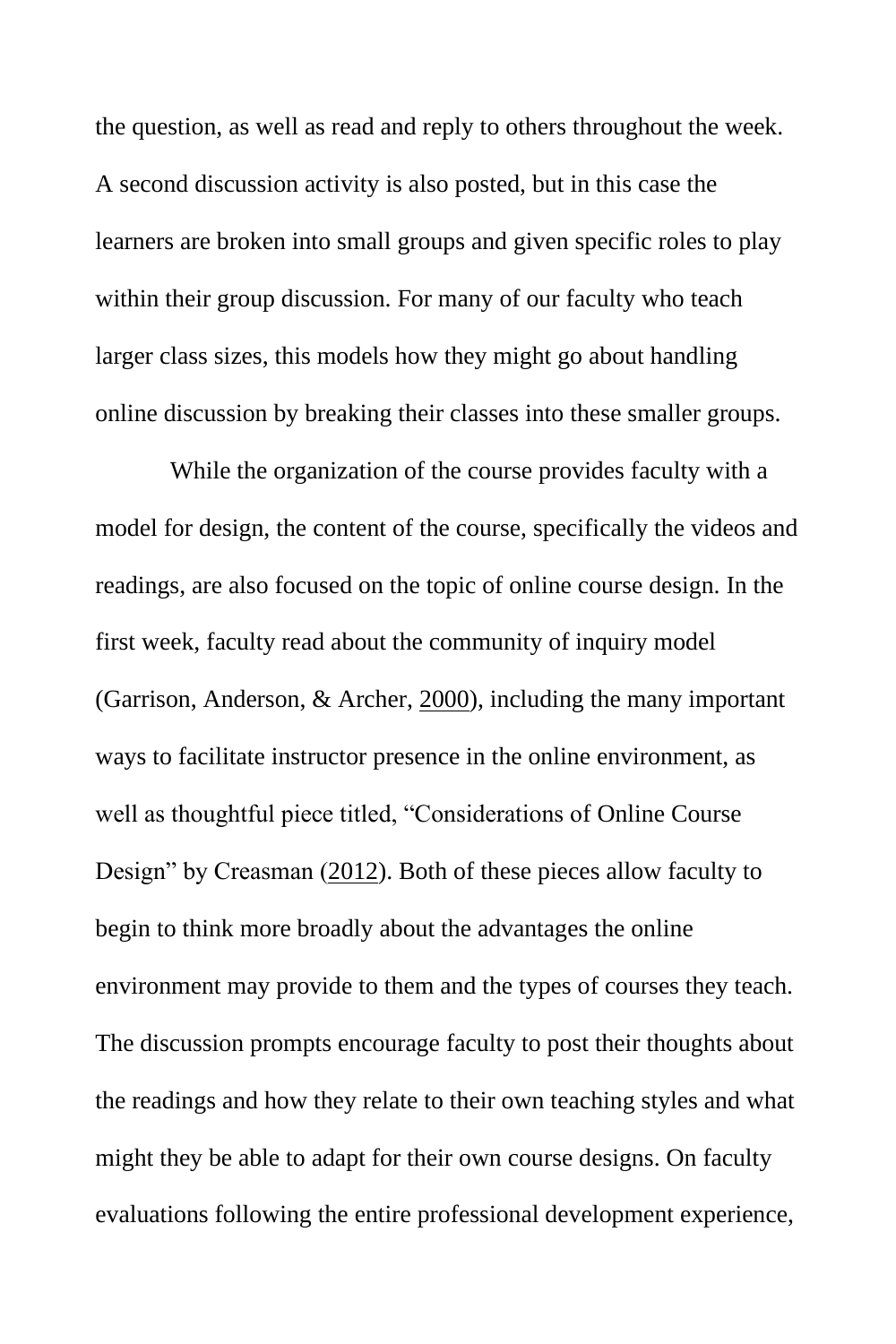89% of respondents report that they agree or strongly agree that review of the community of inquiry model and following discussion activity are useful to allow them to begin to think about their own presence in the online environment.

### Week 2: Learning Objectives, Asynchronous vs.

#### Synchronous and Time on Task

In the second week of the course faculty begin to explore alternative activities and complete their first individual assignment. Following a reading, each faculty member is asked to post a blog entry including the learning objectives of the course they will be teaching online and how those learning objectives can be met in the online environment. The use of a blog here is intended to show faculty that not all course wide conversation needs to take place in a discussion board. A blog is a useful tool to give each learner the space to share with the class and write about content that they personally take more ownership over, rather than a discussion where no one person owns the conversation any more than another. A blog is an effective tool for showcasing individual work, ideas, or thoughts, but can still be used to solicit feedback or generate conversation.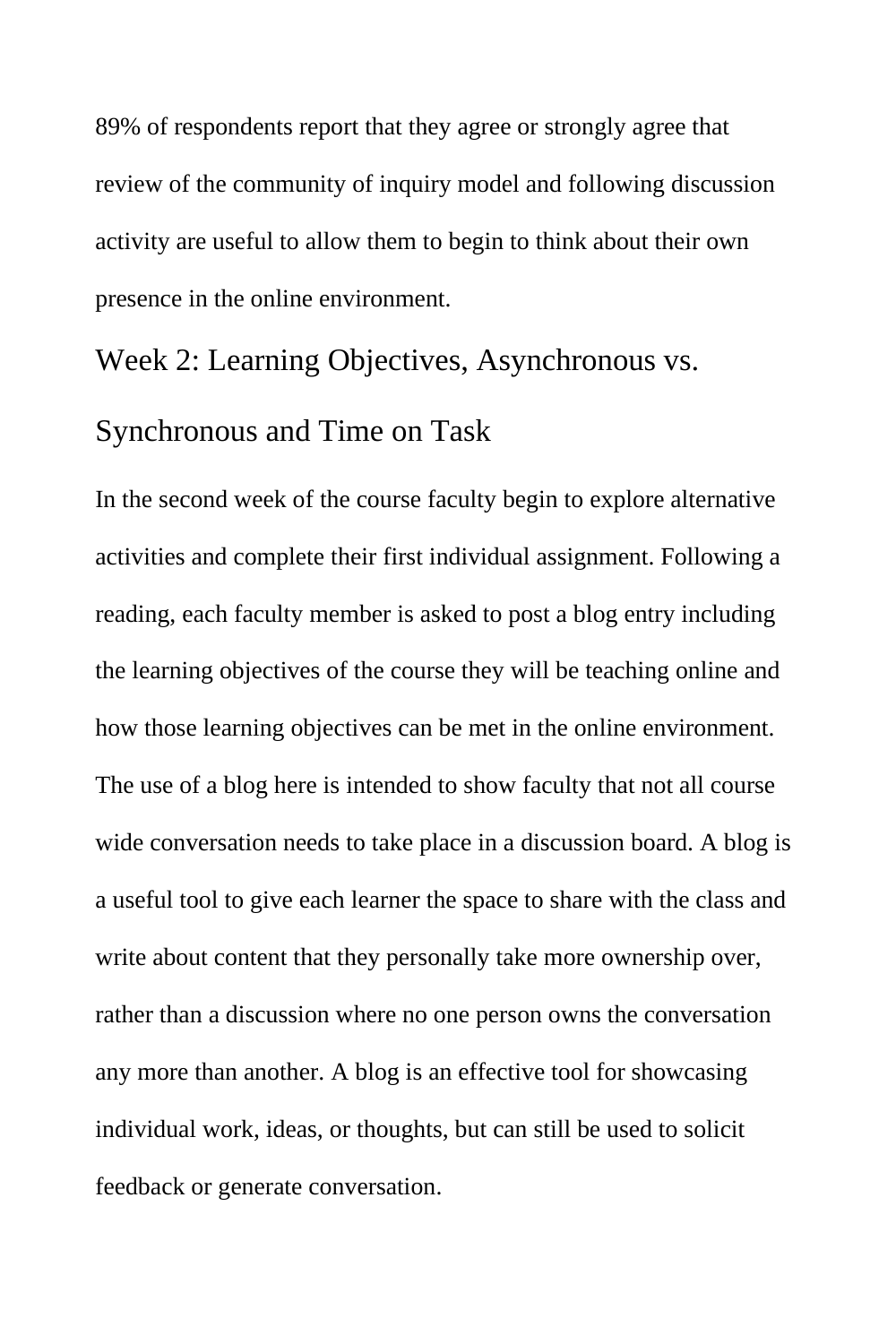Next, faculty complete a reading on a study of asynchronous and synchronous learning environments and the best situations to use one over the other (Hrastinski, [2008\)](#page-37-2). Faculty are then asked to assess in which ways they will use each of the communication modalities and why they have selected one over the other. They do this in a discussion, but utilizing a specialized LMS tool where they cannot see the posts of anyone else in the cohort until they have posted their own response. Once they do so, all other messages become visible and they can respond as normal to their colleagues. This activity encourages faculty to think deeply about what types of work they ask their own students to complete asynchronously and synchronously, as these decisions are often not made with student learning in mind, but instead convenience and flexibility. This activity, based on the specific set up of the discussion, also allows faculty to see how they can ensure they are hearing the original thoughts of their students and not just the reiterated thoughts of classmates.

In addition to the interactive work this week, faculty are also asked to complete their first individual assignment, following their own viewing of a mini-lecture posted by the instructor on the topic. This work is done like a homework activity and only shared with the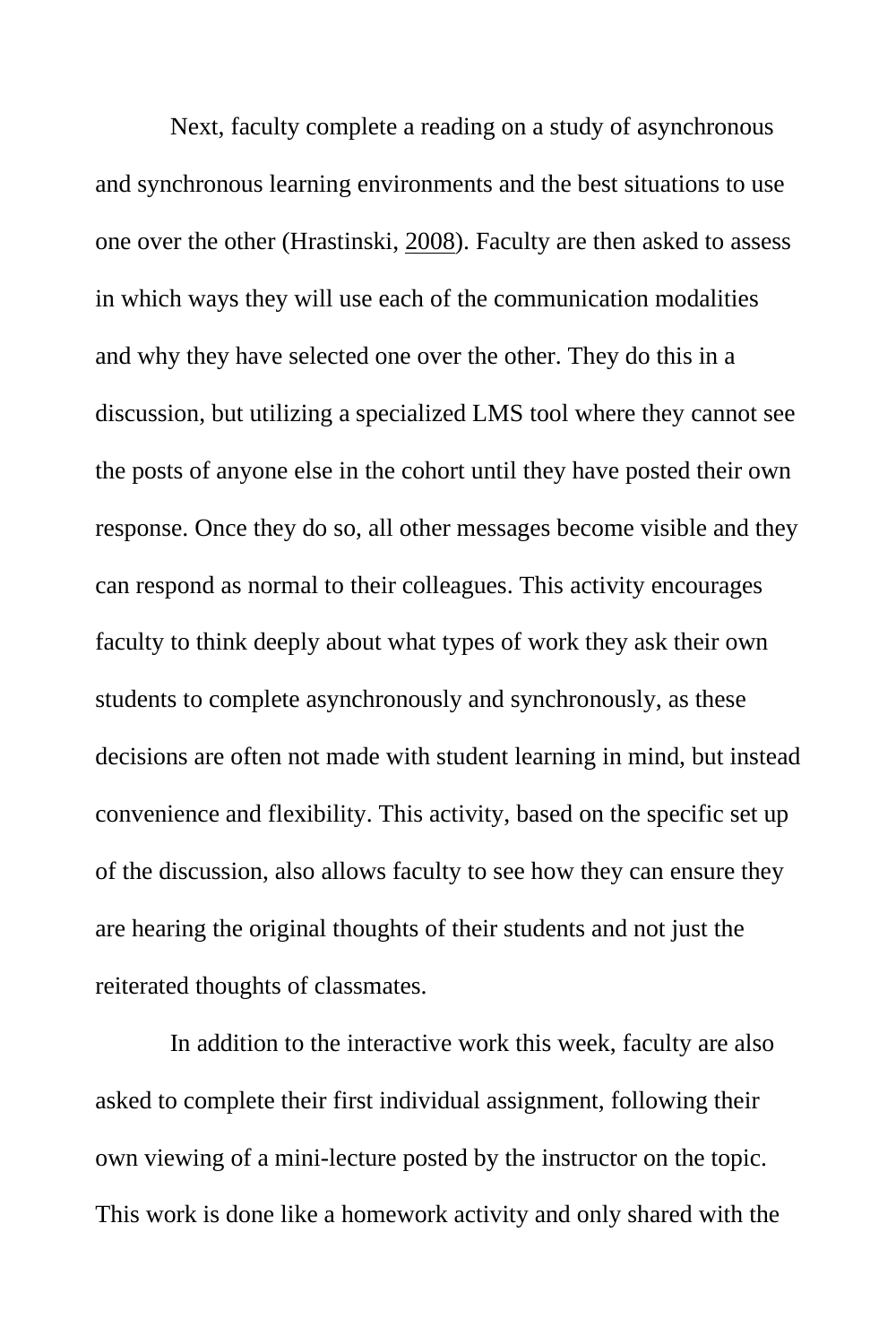instructor of the course. Feedback from the instructor is also shared privately with the faculty member. In this work, faculty complete a time on task analysis for the course they will be teaching online. This work allows the faculty to begin to think about the activities that students will do in their online course, how much time they will spend in given area and put together a very rough outline of the entire course from the student perspective. This task encourages faculty to do two things: first, think about the course from the student perspective and where students will be spending their time; and second, think about the total learning time, not just time traditionally spent in class or out of class, since those boundaries no longer exist in the online environment. Faculty often begin this activity with an outline of topics or chapters to cover, but realize quickly that a time on task analysis is a very different type of outline than they may have ever built before. However, once done, this activity is one of the most noted items that faculty find useful and eye-opening as they move forward in the course development process.

Week 3: Activity Planning, Library Module and Exploring Synchronous Learning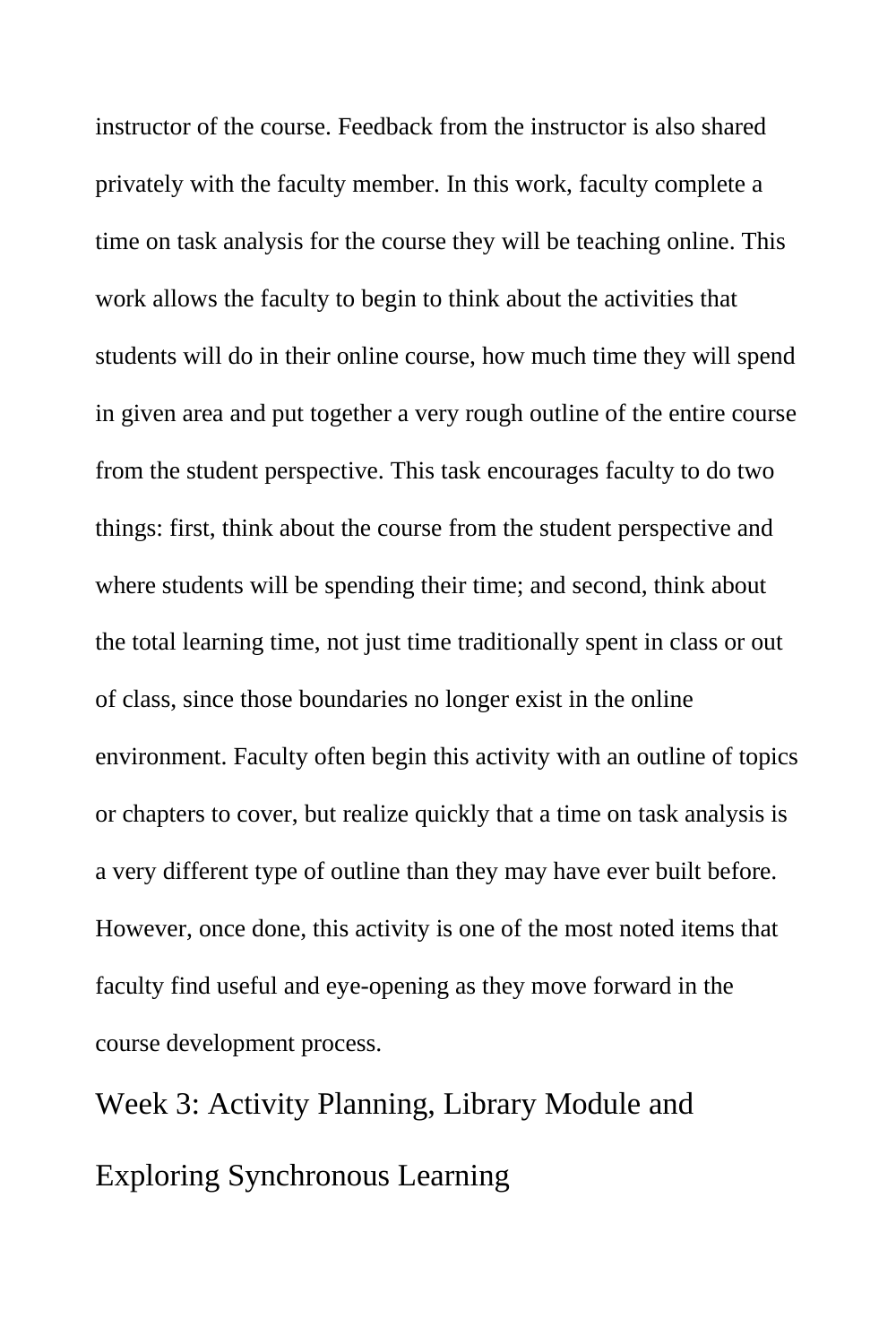In the third week of the course, faculty explore a variety of topics. First, following a number of readings to spark ideas, faculty draft their own interactive activity that they will use in their online course. This can be a discussion activity, blog, interactive VoiceThread conversation, or another tool that they choose to implement in their own course design. It must be an activity where they encourage participation from the whole class, as a whole or in small groups. They provide both the prompt, the goals of the assignment, and the logistical instructions they will share with students. This is a helpful activity for faculty to put to paper their own ideas, but also to see what others have drafted and provide feedback to each other to make the activities even better.

During this week, faculty also engage in what we call the Library Module. This module is intended to model for faculty how they might go about working with their respective librarians and embed library activities into their online courses. The module includes an overview of the services the library offers to online faculty and students, as well as examples of how other faculty have incorporated Librarians and library activities in their courses. This culminates in a discussion activity where faculty can interact directly with our Online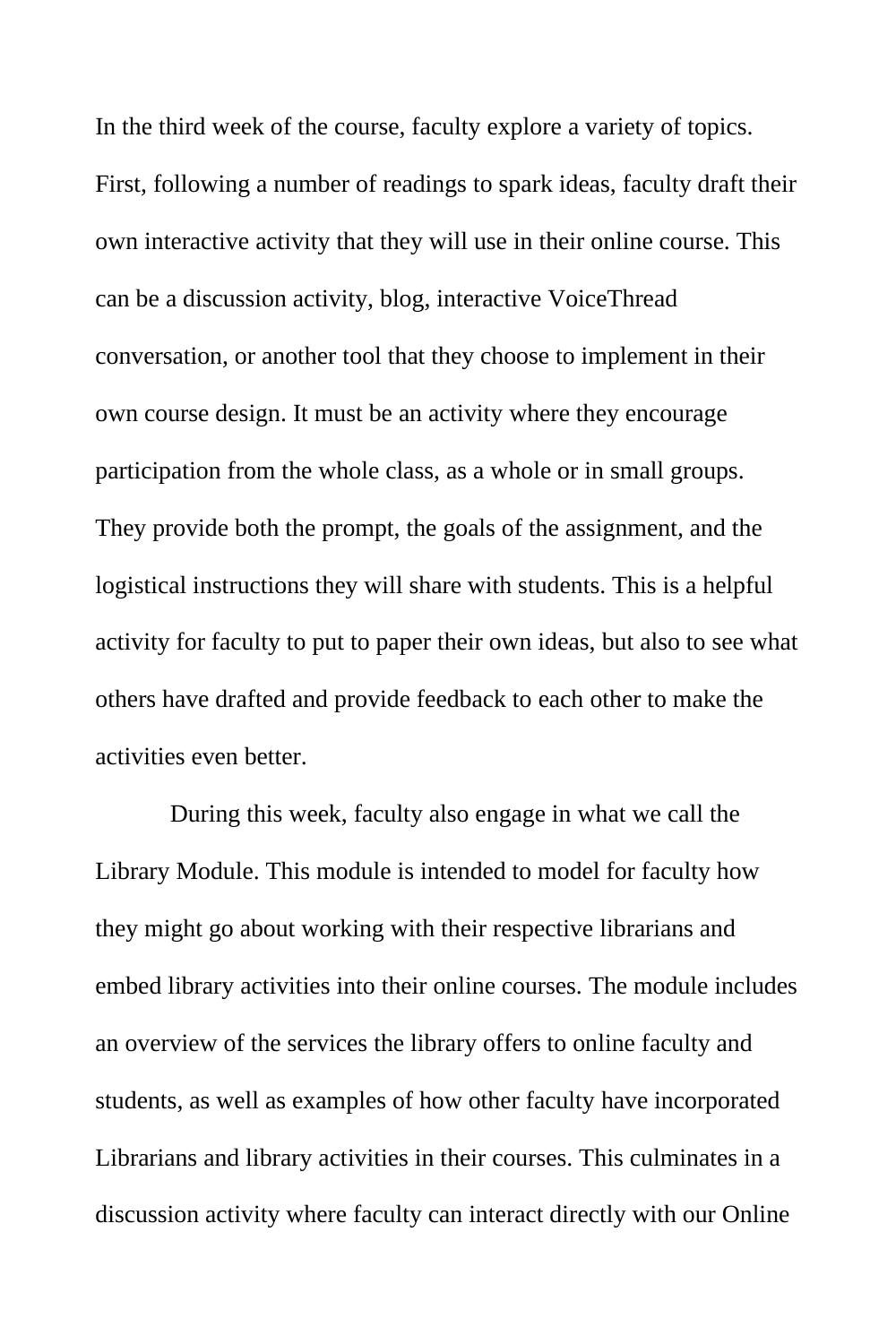Program Librarian. Based on feedback from two specific cohorts, "over 90% of the faculty indicated the library module was an exemplary model of how an embedded librarian might be involved in the delivery of an online course" (Hillman & Sabourin, [2016\)](#page-37-3).

In addition to these activities, the third week is the time when the only synchronous event takes place. Based on the availability of members of the cohort, a common time is found during this week to meet synchronously using the college's supported web conferencing system. While this is a time to explore the technology, it is also a time to discuss the specific types of activities faculty plan to conduct in their own classes in this format. The meeting often becomes an open conversation and brainstorming session about how the technology can best facilitate the types of interactions that faculty hope to create in the synchronous portions of their own courses.

# Week 4: Time Management, Course Reflection and Online Syllabus Design

The fourth and final week of the course includes a variety of activities that aim to pull main topics together and provide some closure to the work faculty have done over the prior weeks. First, faculty view a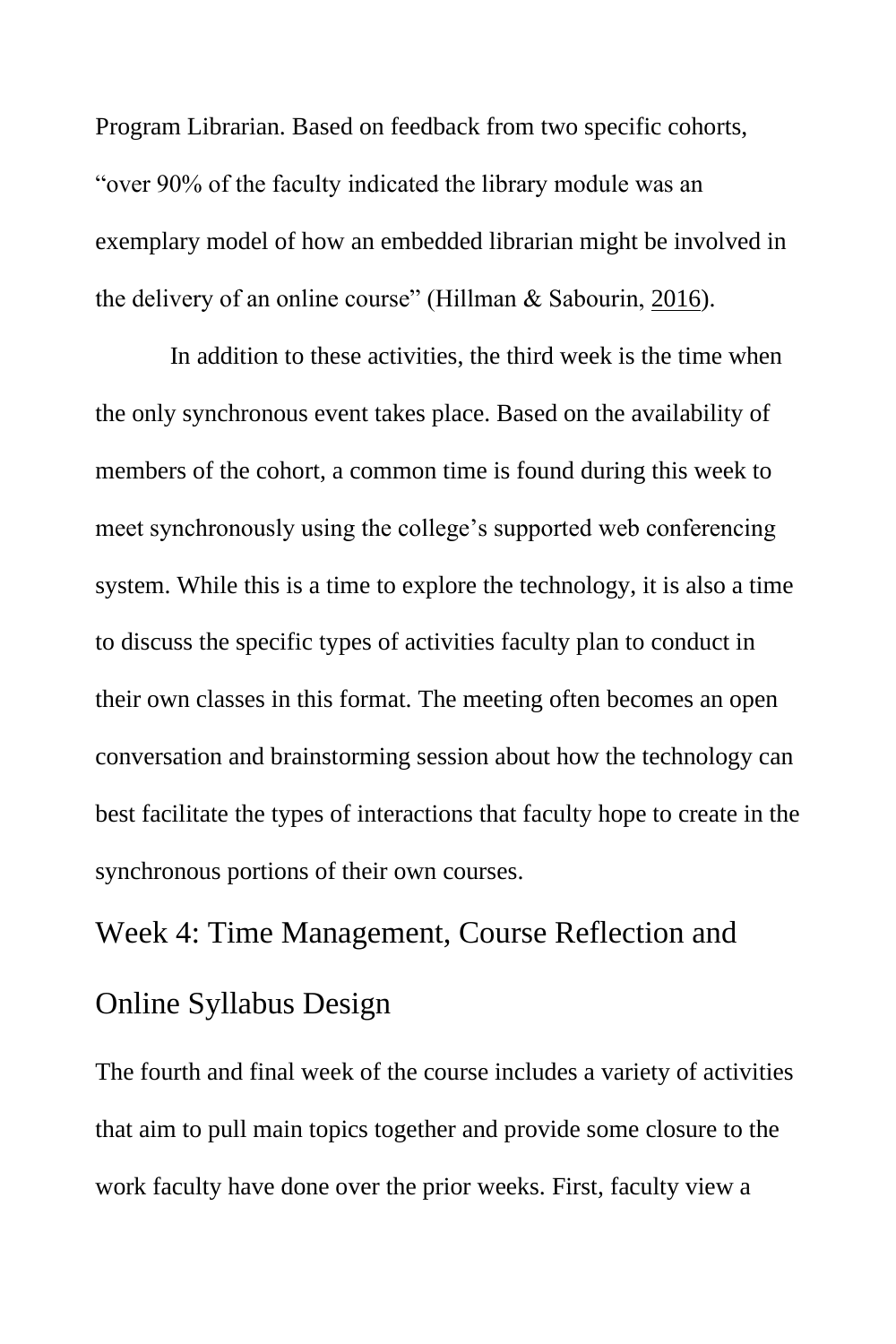video montage from other faculty sharing their thoughts about time management in the online environment, from both a student and faculty perspective. This topic is a major concern early on in the course experience and now that faculty have a number of weeks being an online student themselves, they can comment on their thoughts on the topic, what strategies worked well for them, and what they want to consider in the design of their courses. This conversation among the cohort is facilitated through an online discussion activity.

Faculty are also asked to complete a course reflection blog. They asked to complete two posts in total. First, they outline their top eight takeaways that they want to remember from this course experience. They are told the list should be written to their future self, to be read either months or years from now, when they may not remember every detail of the course. It should focus on the key pieces they want to ensure they do not forget and tips to build into their own online courses in the future. Second, faculty are asked to go back and watch the course introduction video they posted in week one and reflect, now four weeks later, on the comments they made. Many provide comments how their thoughts of online courses have expanded and the possibilities for course activities has become more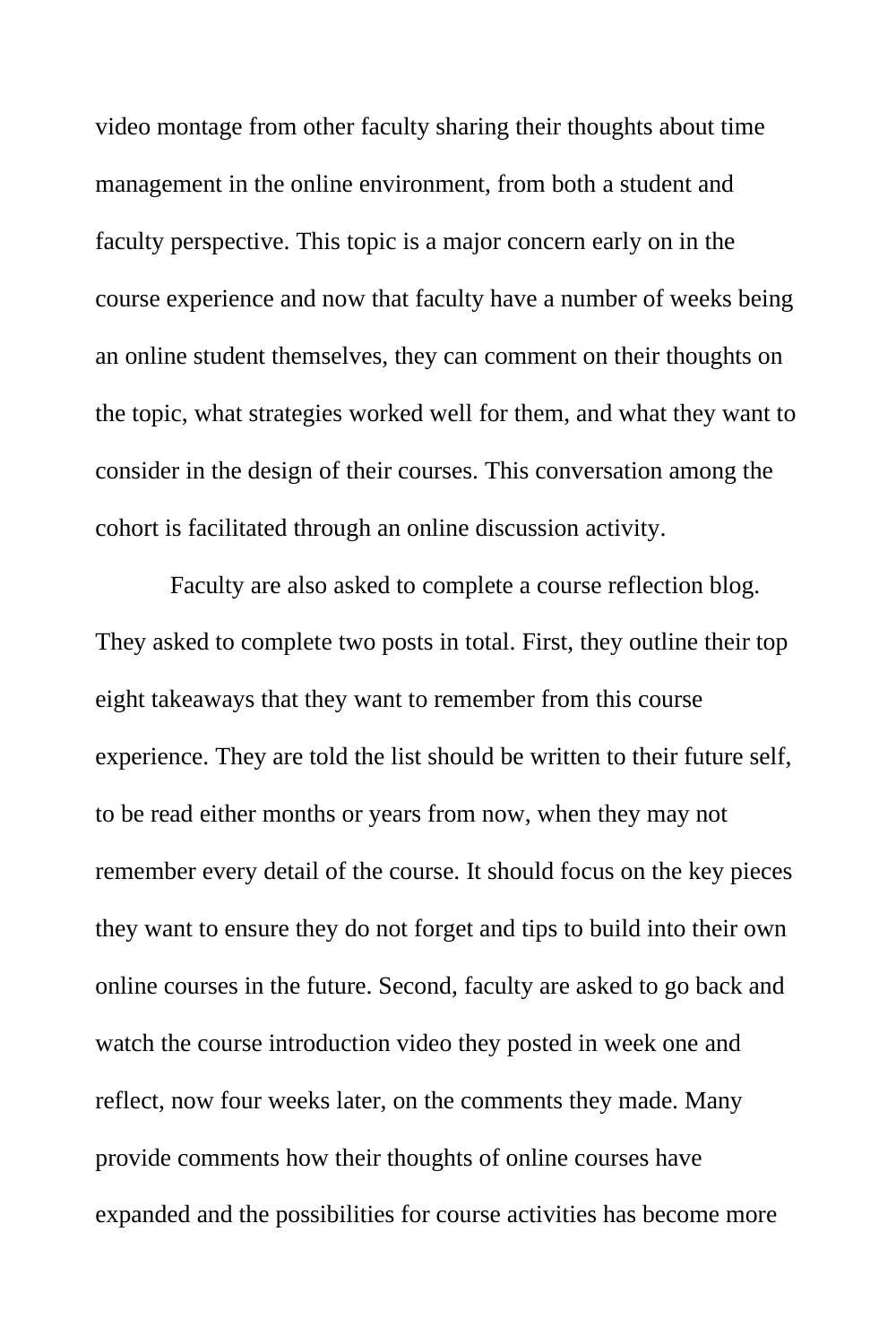concrete for them. Many also comment that if they ever felt online courses were not rigorous, they were sorely mistaken. It often happens that faculty at this point have cultivated a fear of the workload associated with online courses.

Lastly, faculty view a posted mini-lecture on the topic of online syllabi and complete their second individual assignment where they draft key components unique to online syllabi, including an explanation of the course mechanics, online participation policies and guidelines, a description of where students will spend their time in the course, as well as a description of expectations of students and faculty members in the course. These items may or may not appear on a face to face course syllabus, but are essential components of an online course syllabus. These are often items that may be described during the first day of class, but are rarely written down. However, when teaching online we must articulate these logistics and expectations to students in written form and be as clear as possible. This activity is extremely helpful for faculty to get their thoughts on paper and a second set of eyes on the work, through instructor feedback on the assignment, often illuminates where a faculty member can be more concise, clear or organized in their written instructions for students.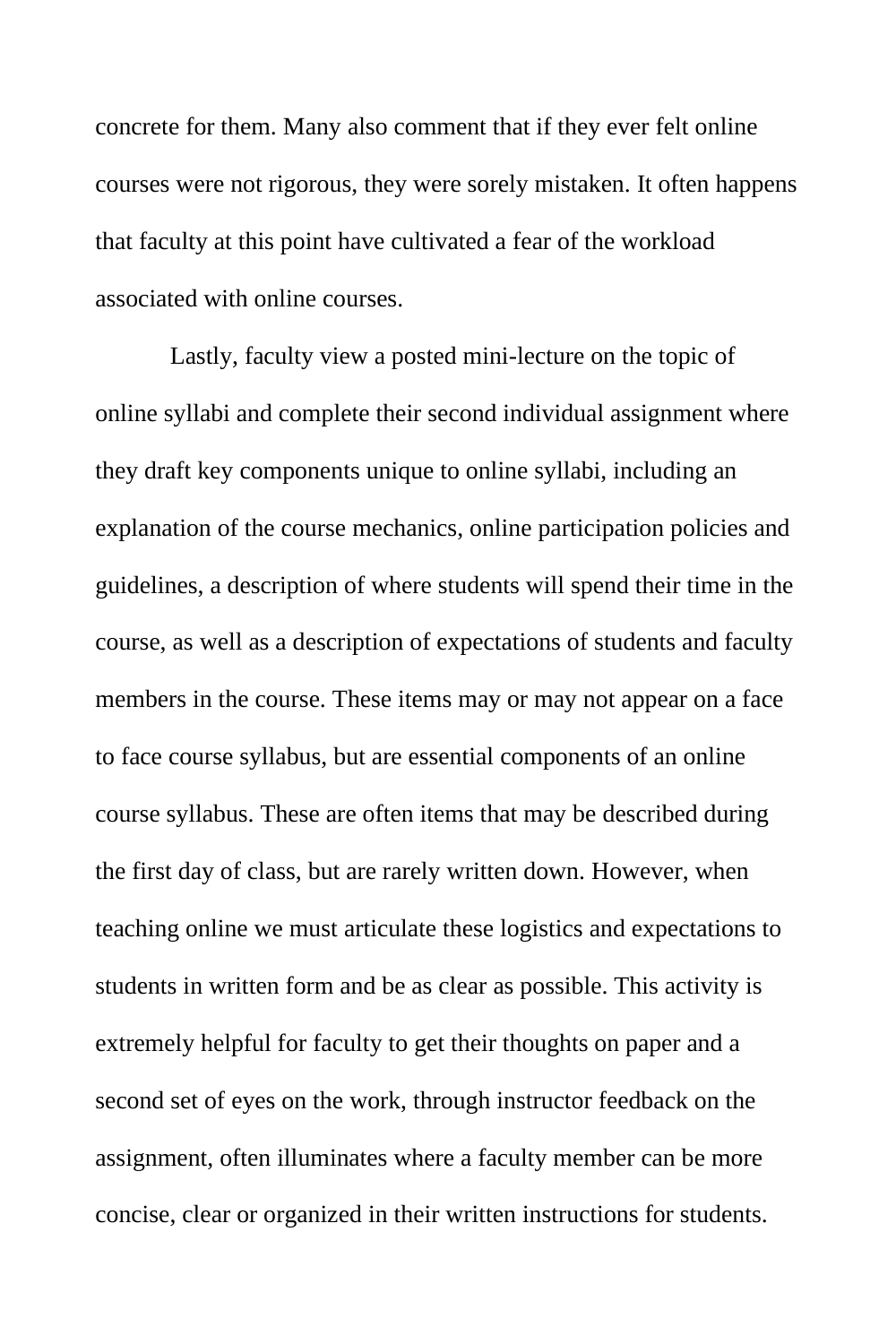### Feedback and Results

This professional development experience has been run nineteen times in the last seven years with a total of 236 participants. Of those participants, 83% go on to fully complete all required components of the experience. Following each offering of the professional development experience, cohort members are asked to complete a program evaluation. Faculty rate the overall experience very highly, with 97% responding that they agree or strongly agree that they feel more prepared to design, develop and teach their first online course than they did before completing the course experience. The feedback received also confirms that the goals of this professional development experience are met, including the exposure of faculty to the online student perspective through first-hand experience and the modeling of online education best practices through a well-designed online course experience.

#### Table 7.2 Here

While the quantitative feedback is reaffirming, the qualitative feedback received on open-ended questions and through comments in the courses themselves, we see faculty reporting first-hand the impact this professional development opportunity has had on them.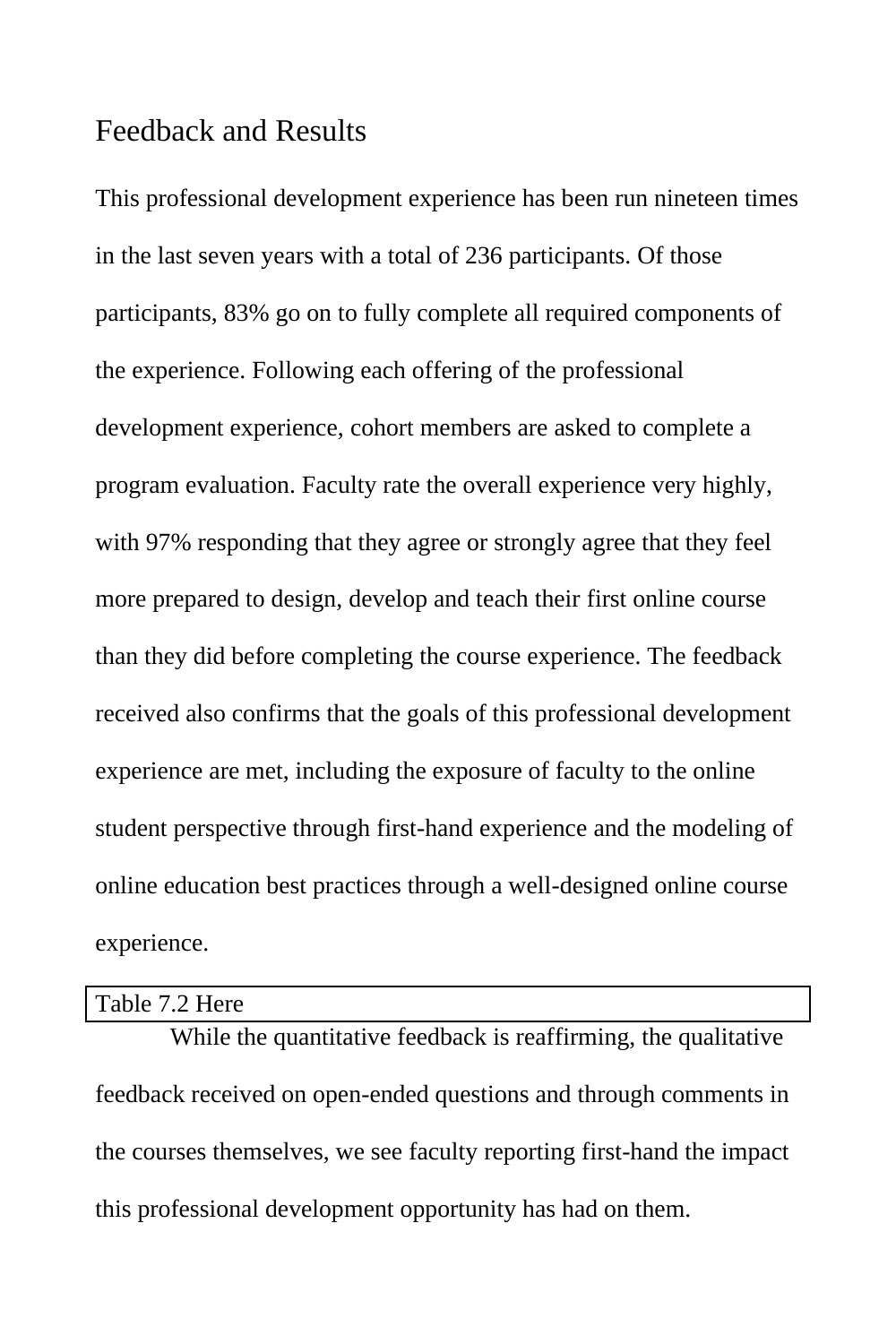Many faculty report the benefits they found by experiencing the course through a student perspective, including a greater appreciation for what challenges online students face both with the technologies necessary to participate in class activities and understanding the expectations of engagement in the online environment. The experience of learning online allows faculty to think about the organization and structure of their online course design from the student perspective. Instead of posting content and resources in a way that is logical to them as experts in the field, faculty can view the course through the eyes of a novice and decide how best to present the material from that viewpoint. Since most of the faculty who complete this professional development experience have prior teaching experience in the classroom, it is important to allow faculty time to think about the similarities and differences of the two learning environments, not in a way to decide which is superior to the other, but instead to take full advantage of the key benefits of each platform. Faculty have reported this experience has allowed them the time to do this comparison. As another faculty stated, "The first-hand experience with an online course was extremely helpful. The varied experiences gave me wide exposure to the potential features of an online course,"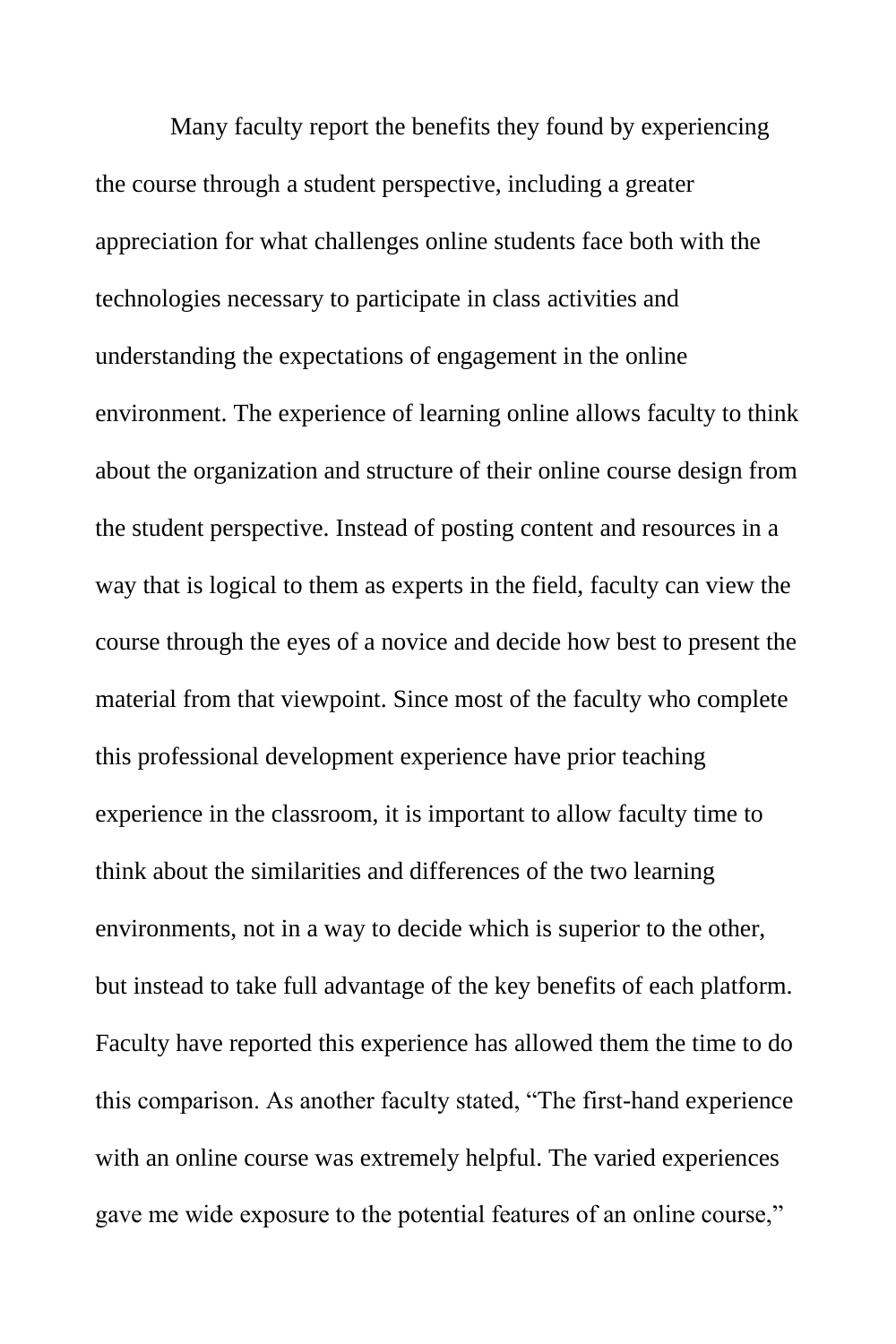showing that the modeling of best practices is key to the success of this professional development model.

Faculty also report that this course experience allowed them to think differently about their courses, their content and the typical delivery style they commonly use and had a positive impact on their own confidence to use these techniques on their own. As one faculty noted, "This course opened my eyes to all the options for designing my own online course." And another said, "I feel much more equipped to teach an online course than I did when I started."

It was also a common comment from faculty that they discovered a new appreciation for the work that is required to design and deliver an online course for the first time. As one faculty mentioned, "Before taking this class, I did think that a lot of online teaching was putting course materials up on [Blackboard] and using the Discussion Board. This class has really opened my eyes to the work that goes into preparation and teaching, as well as all the tools available to make the content meaningful and engaging."

One unintended, but wonderful outcome from this offering is the amount of faculty who report that what they have learned through this experience is not only something they will use in the development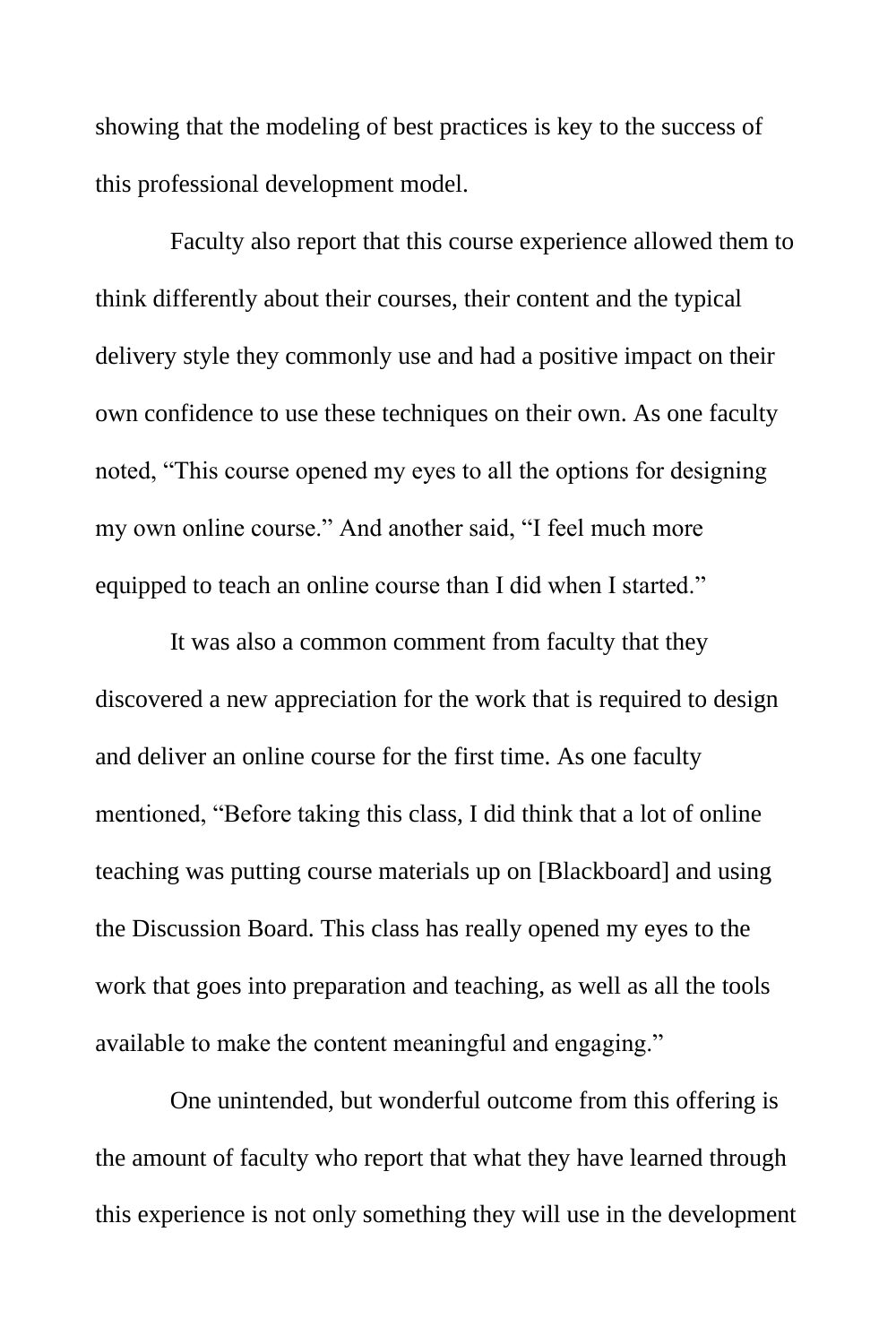and delivery of their own online or hybrid courses, but they will also utilize many of the techniques and strategies in their traditional face to face courses as well. As many faculty participate in this professional development experience during an academic semester where they are also teaching face to face courses, it is not uncommon to hear feedback like, "In addition to preparing me for online teaching, I have also gained numerous ideas that I am excited to try out in my nononline courses as well." As one faculty commented, "Overall, just a good immersion into the world of online education, conventions and best practices." We feel this experience provides faculty with a solid grounding in the techniques, technologies, and best practice for highquality online education.

## Benefits and Possibilities

The benefits of the professional development experience outlined above are many. The cross-disciplinary nature of the cohorts of faculty who participate in each offering bring the course experience to life in a unique and meaningful way. The asynchronous nature of the design allow faculty to participate and engage in a deeper way than may be possible in a face to face workshop, and the transparency and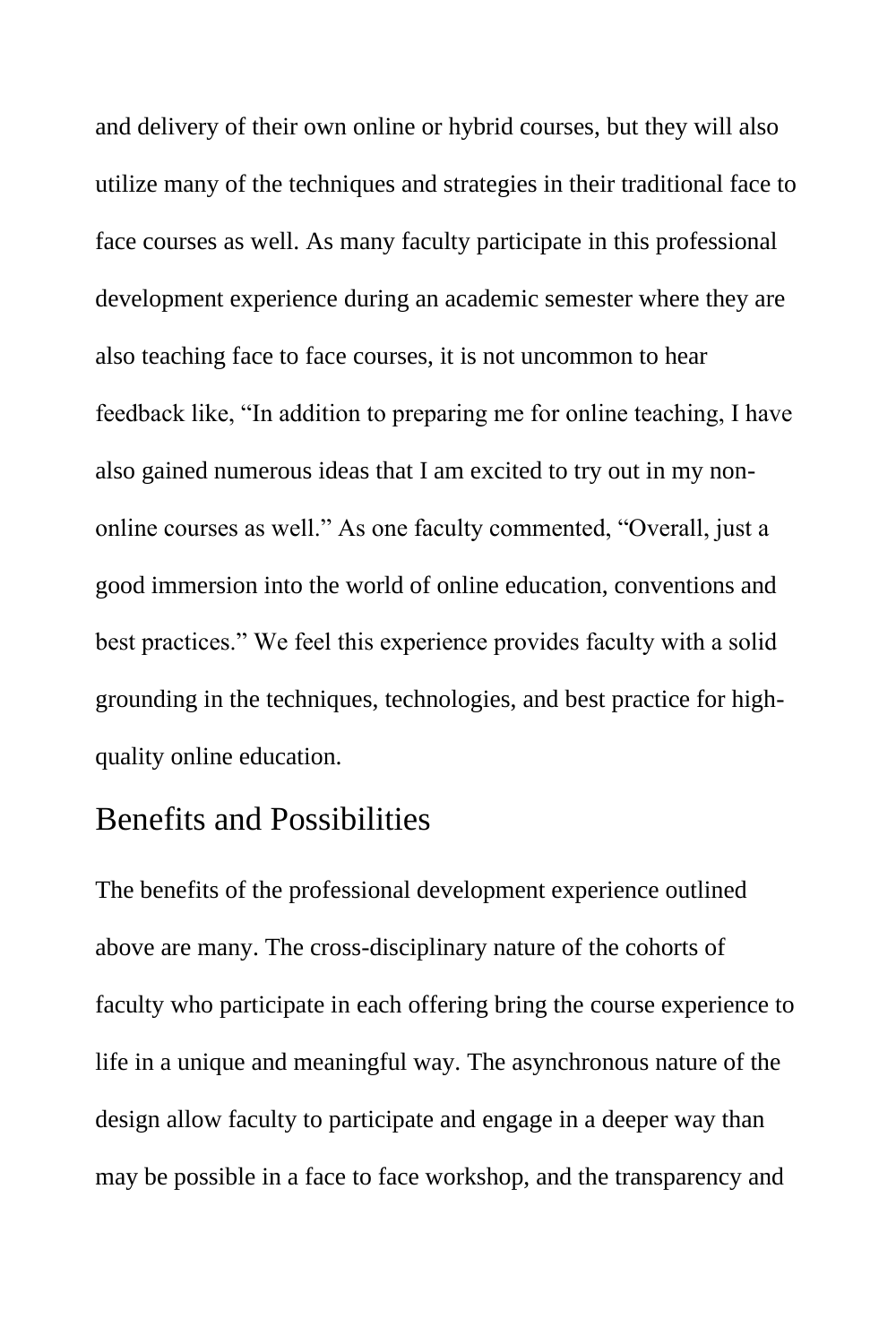online record of conversation allows for the course to become a resource to faculty long after the experience is over.

As stated in our own feedback and results, as well as through the findings of other researchers, one of the main benefits of a professional development experience such as this is not only the increase in quality related specifically to online courses at an institution, but also more broadly to all courses offered by the faculty that complete the full experience. Andrews Graham [\(2019\)](#page-36-5) reports faculty finding themselves using more learner-centered teaching strategies in their face to face courses following their experiences teaching in the fully online realm. Chiasson, Terras, and Smart [\(2015\)](#page-36-2) also report this finding, noting "upon reflection, faculty postulated that online teaching made them more efficient and effective teachers, even with their role shifting to facilitator" (p. 237). Findings from the Inside Higher Education survey support this idea as well, as nearly three-quarters of faculty members who have taught online courses (74%), say the experience has taught them skills that have improved their teaching, both online and in the classroom (Jaschik & Lederman, [2018\)](#page-38-0). It is clear from our findings that our faculty have the same opinion following their experiences as an online student in the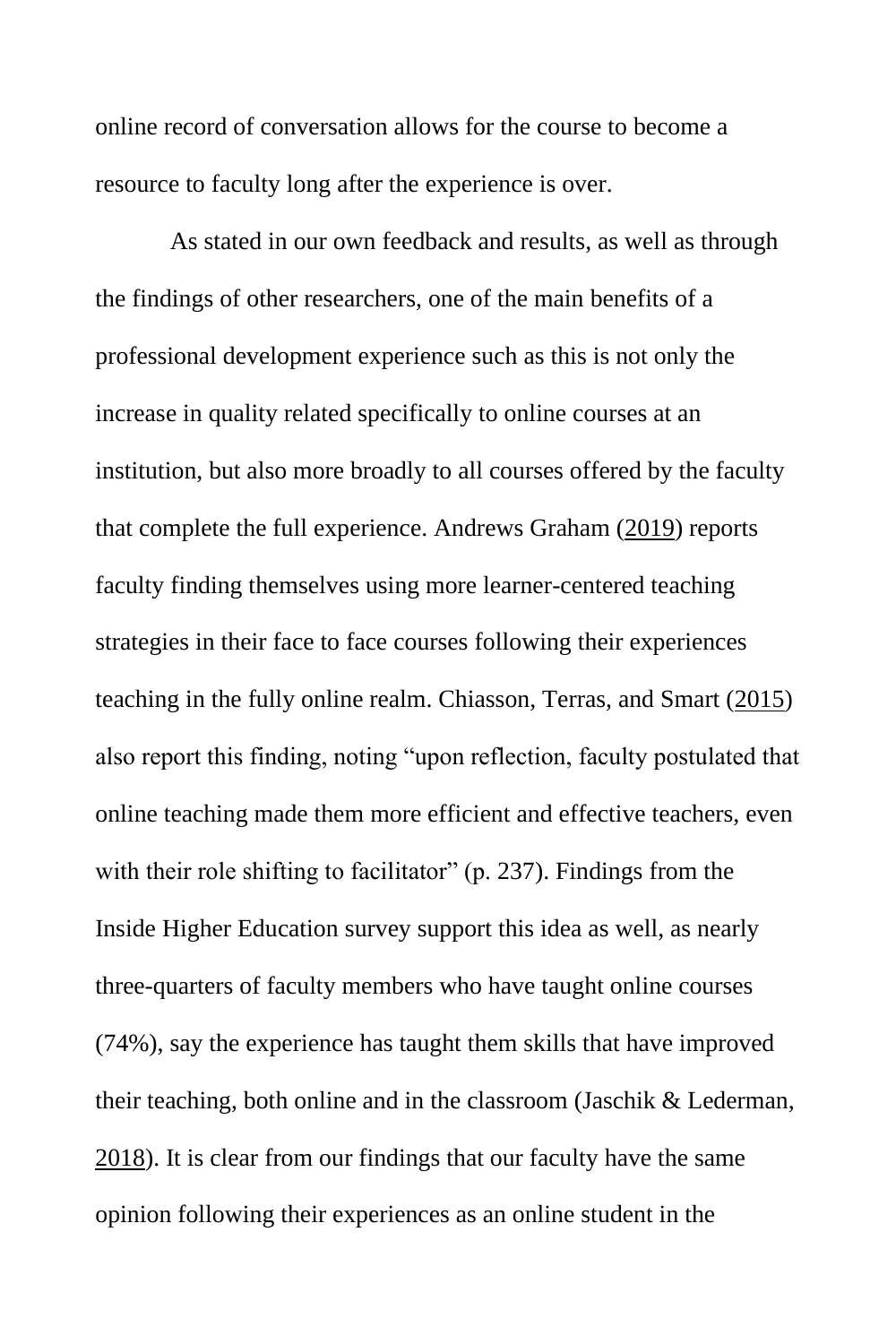"Fundamentals of Online Teaching" course. The experience of being a student again, coupled with the exposure to a well-designed online course and increased awareness of many techniques and technologies available to them, has allowed faculty to reimagine the experience they create in all of their courses for their own students. Though the pretext for the professional development experience is readiness to teach online, everything provided in the training that is available to each faculty member in the delivery of their face to face courses as well. This is just another example of the "spread of effect" (Condon et al., [2016\)](#page-37-4), as the positive outcomes and impacts on faculty and students may reach further than we may ever be able to fully judge.

Faculty development has a changing and expanding role on many college campuses as the types and modalities of courses within higher education grow and the technological landscape expands into every facet of our lives. The type of professional development opportunities created and offered in this changing landscape must also evolve in order to support the needs of faculty and students. As described by Grupp and Little [\(2019\)](#page-37-5), this puts faculty developers in a unique position to create change at both a micro and macro level, including the change of an individual faculty member and their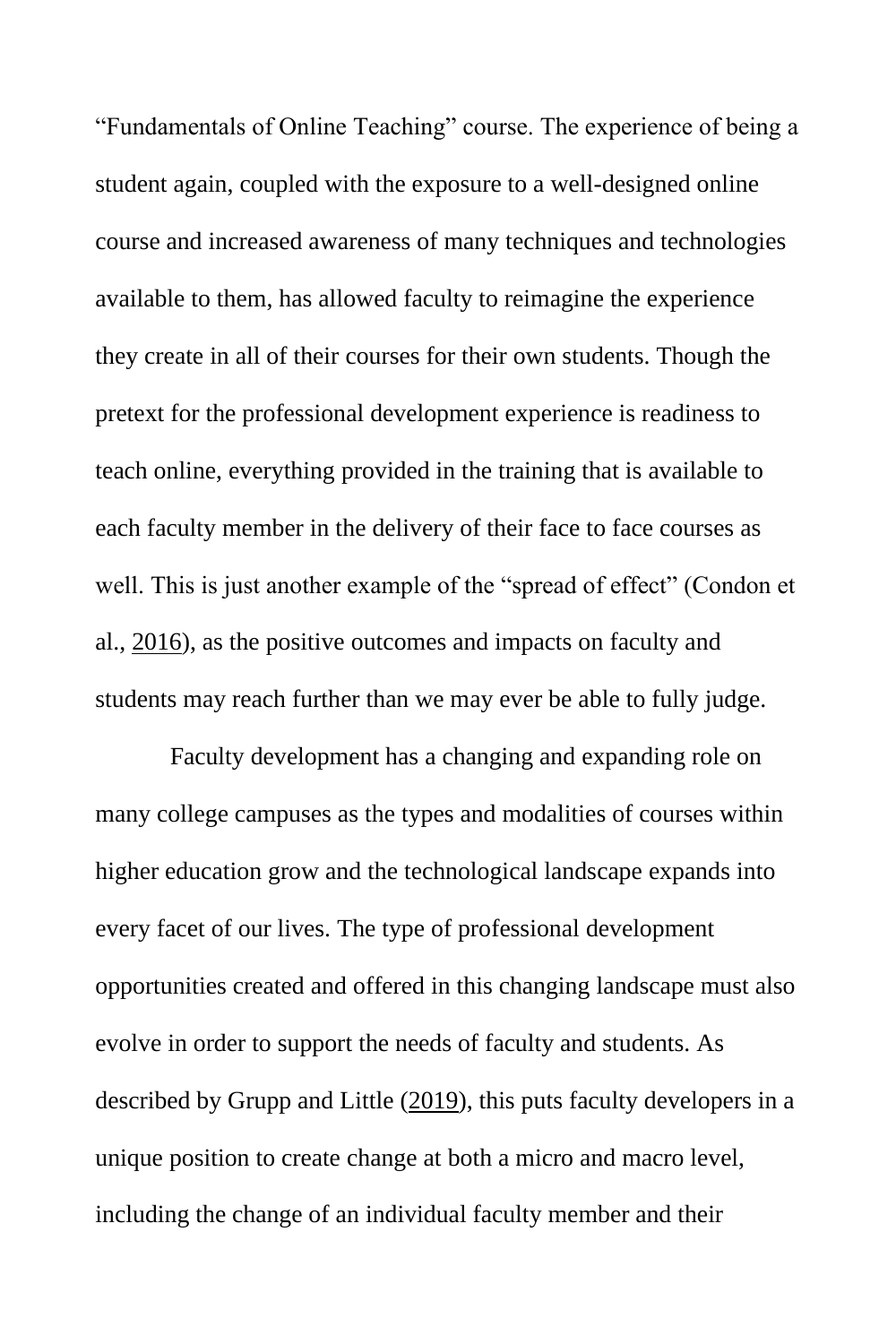courses, a group of faculty members across a program, and possibly at the system level across an entire campus.

Similarly, Schroeder [\(2011\)](#page-39-3) describes the faculty development role as that of a change agent, one that includes not only individual faculty development and instructional development, but also more broadly organizational development through the support for change and improvement as part of larger campus-wide initiatives. This opportunity, coupled with the ever-decreasing amount of time faculty have to spend on professional development activities, means we must create professional development opportunities that provide flexibility to faculty on when they engage and maximize the value for them to use what they have learned in more than just one potential outlet. The professional development opportunity we provide to our faculty meets both of these objectives, by allowing faculty the flexibility afforded through online, asynchronous learning and the exposure to teaching strategies and technologies that are applicable to both their online and face to face courses. We have also encouraged faculty to rethink the learning experiences they create by taking them back into the student role, which can be a refreshing reminder for those who may be long removed from that experience. It is the combination of all of these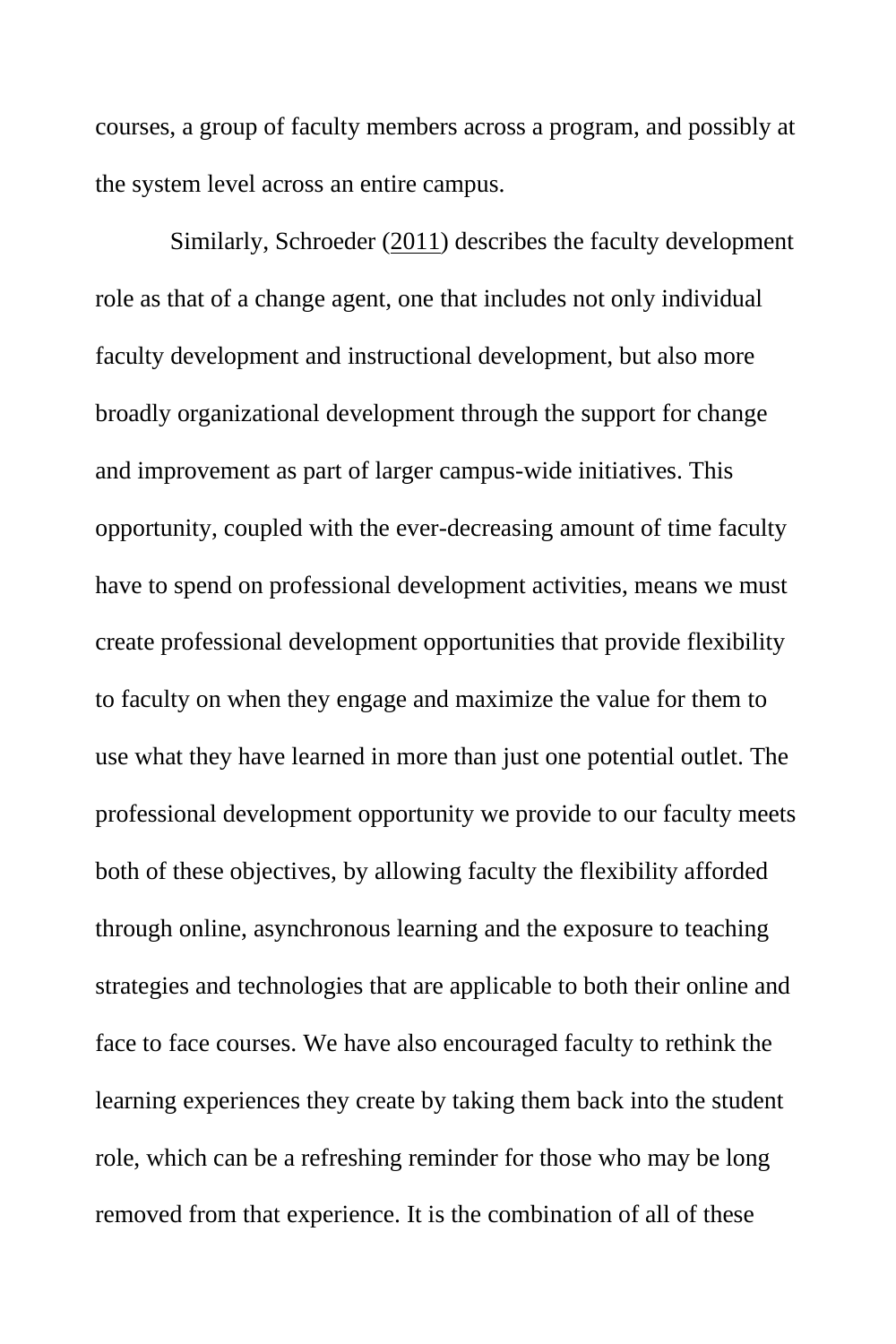design features that have created a successful professional development program that continues to draw attention and recognition from our faculty and the College as a whole.

## References

- <span id="page-36-5"></span>Andres Graham, D. (2019). Benefits of online teaching for face-toface teaching at historically black colleges and universities. *Online Learning Journal*, *23*(1), 144–163.
- <span id="page-36-4"></span>Bandura, A. & Walters, R. H. (1977). *Social learning theory* (Vol. 1). Englewood Cliffs, NJ: Prentice-hall.
- <span id="page-36-0"></span>Baran, E. & Correia, A. (2014). A professional development framework for online teaching. *TechTrends*, *58*(5), 96–102.
- <span id="page-36-1"></span>Batts, D., Pagliari, L., Mallett, W., & McFadden, C. (2010). Training for faculty who teach online. *The Community College Enterprise*, *16*(2), 21–31.
- <span id="page-36-3"></span>Brown, J.S., Collins, A., & Duguid, S. (1989). Situated cognition and the culture of learning. *Educational Researcher*, *18*(1), 32–42.
- <span id="page-36-2"></span>Chiasson, K., Terras, K., & Smart, K. (2015). Faculty perceptions of moving a face-to-face course to online instruction. *Journal of College Teaching & Learning*, *12*(4), 231–240.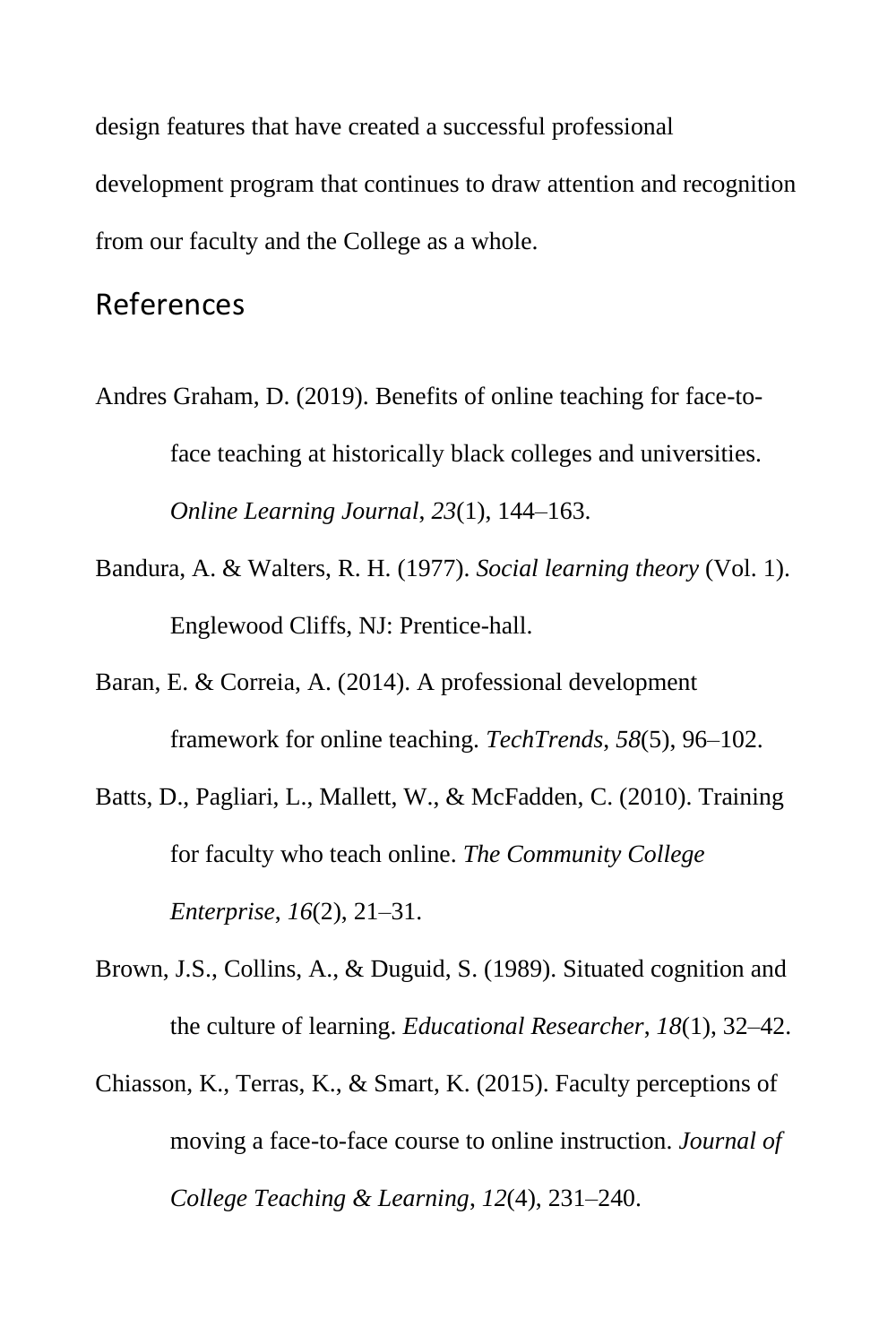- <span id="page-37-4"></span>Condon, W., Iverson, E. R., Manduca, C. A., Rutz, C., & Willett, G. (2016). *Faculty development and student learning: Assessing the connections.* Bloomington, IN: Indiana University Press.
- <span id="page-37-1"></span>Creasman, P. (2012). Considerations in online course design. *Idea Paper* #*52*, 1-12.
- <span id="page-37-0"></span>Garrison, D. R., Anderson, T., & Archer, W. (2000). Critical inquiry in a text-based environment: Computer conferencing in higher education. *The Internet and Higher Education*, *2*(2–3), 87– 105.
- <span id="page-37-5"></span>Grupp, L. L. & Little, D. (2019). Finding a fulcrum: Positioning ourselves to leverage change. *To Improve the Academy*, *38*, 95–110. doi: https://doi.org/10.1002/tia2.20088.
- <span id="page-37-3"></span>Hillman, C. & Sabourin, K. (2016). Don't get left behind: Moving library instruction online. *Journal of Library & Information Services in Distance Learning*, *10*(3–4), 277–285.
- <span id="page-37-2"></span>Hrastinski, S. (2008). A study of asynchronous and synchronous elearning methods discovered that each supports different purposes. *EDUCAUSE Quarterly*, *4*, 51–55.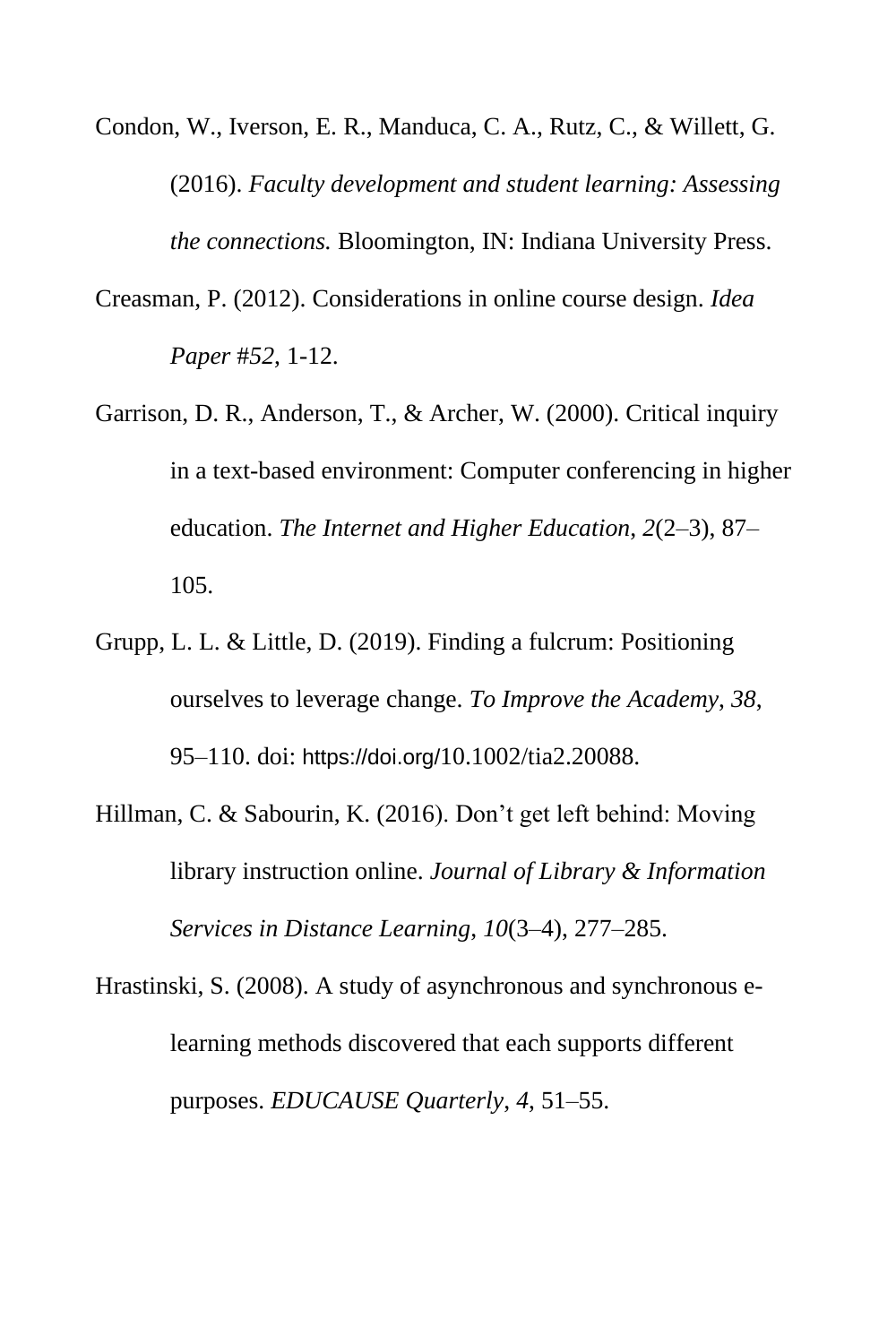<span id="page-38-0"></span>Jaschik, S. & Lederman, D. (2018). The 2018 survey of faculty attitudes on technology: A study by Gallup and Inside Higher Ed. *Inside Higher Education*.

<span id="page-38-2"></span>Kerrick, S. A., Miller, K. H., & Ziegler, C. (2015). Using continuous quality improvements (CQI) to sustain success in faculty development for online teaching. *Journal of Faculty Development*, *29*(1), 33–40.

- <span id="page-38-3"></span>Kolb, D. A. (1984). *Experiential learning: Experience as the source of learning and development*. Englewood Cliffs, NJ: Prentice-Hall.
- <span id="page-38-4"></span>McDonald, J. & Cater-Steel, A. (2017). *Communities of practice facilitating social learning in higher education*. Singapore: Springer.
- <span id="page-38-1"></span>Mitchell, L. D., Parlamis, J. D., & Claiborne, S. A. (2015). Overcoming faculty avoidance of online education: From resistance to support to active participation. *Journal of Management Education*, *39*(3), 350–371.

Our History – OLC. (n.d.). Retrieved from

https://onlinelearningconsortium.org/about/history/.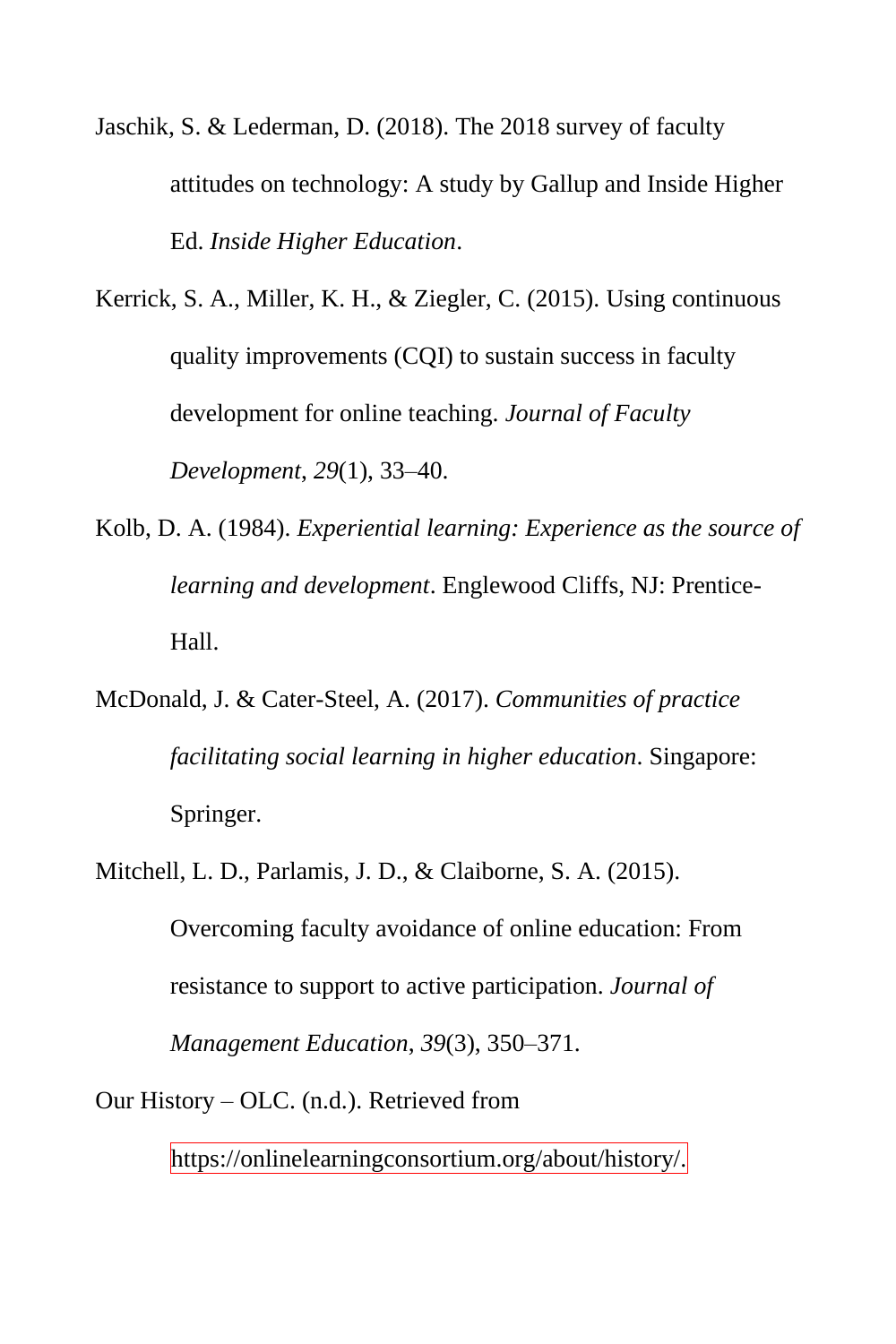<span id="page-39-2"></span>Seaman, J. E., Allen, I. E., & Seaman, J. (2018). Grade increase: Tracking distance education in the united states. BABSON Survey Research Group. Retrieved from:

<span id="page-39-3"></span>http://www.onlinelearningsurvey.com/highered.html.

Schroeder, C. M. (2011). *Coming in from the margins: Faculty development's emerging organizational development role in institutional change*. Sterling, VA: Stylus Publishing.

Teaching Online Certificate – Quality Matters. (n.d.). Retrieved from

https://www.qualitymatters.org/professional-development/toc.

U.S. Department of Education, National Center for Educational

<span id="page-39-1"></span>Statistics. (2018). Enrollment in elementary, secondary, and

degree-granting postsecondary institutions, by level and

control of institution: Selected years, 1869–70 through fall

2027. Retrieved from

https://nces.ed.gov/programs/digest/d17/tables/dt17\_105.30.as  $|p|$ 

<span id="page-39-0"></span>Vivolo, J. (2016). Understanding and combating resistance to online learning. *Science Progress*, *99*(4), 399–412.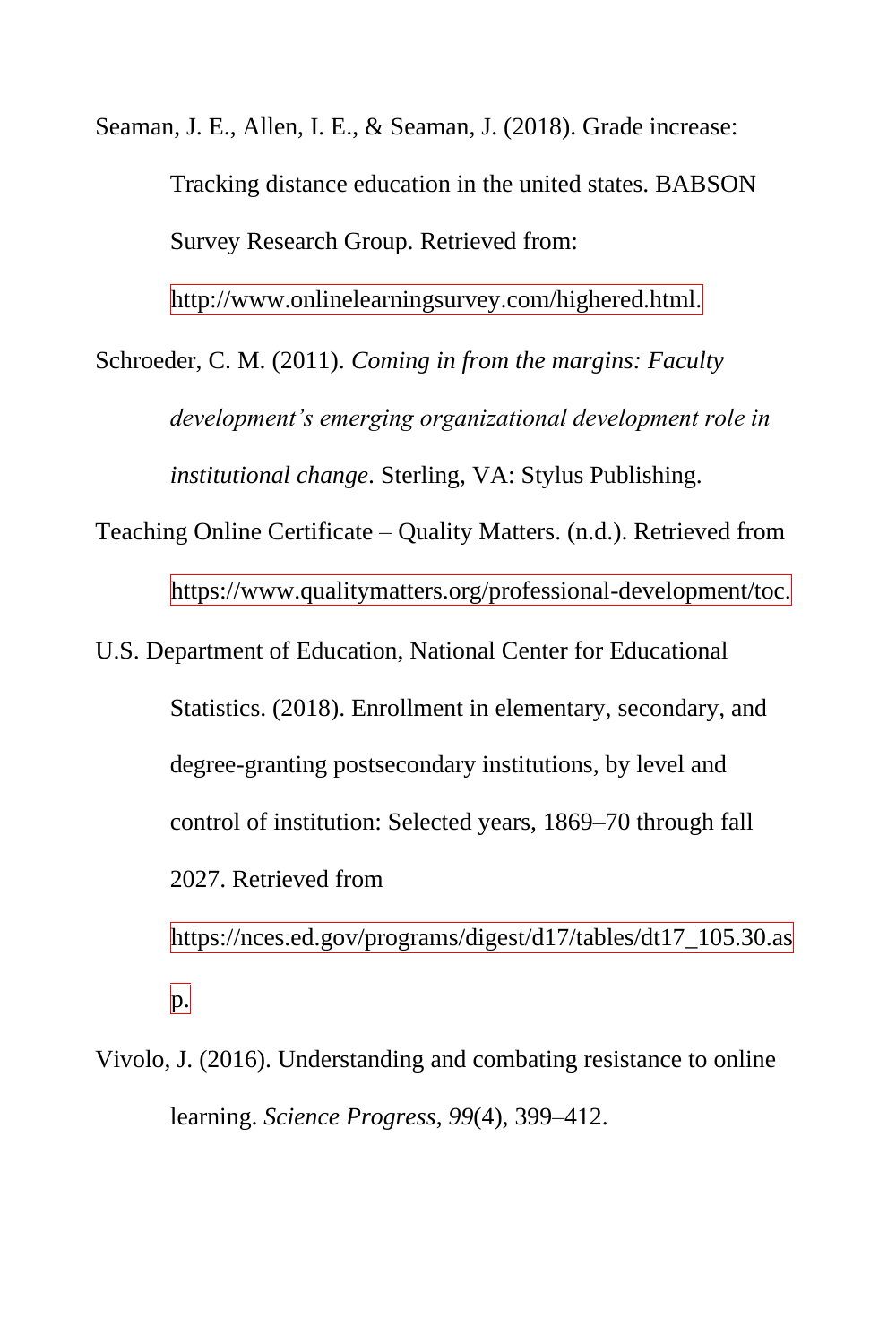Vygotsky, L. (1978). Interaction between learning and development.

<span id="page-40-1"></span><span id="page-40-0"></span>*Readings on the development of children*, *23*(3), 34–41.

Zajonc, R. B. (2001). Mere exposure: A gateway to the subliminal.

*Current Directions in Psychological Science*, *10*(6), 224–228.

doi: https://doi.org/10.1111/1467-8721.00154.

<span id="page-40-2"></span>Figure 7.1: Online Course Attributes. Source: Author

Week 1 **•** Review of course welcome, syllabus, and instructor information • Course introductions conducted through VoiceThread using audio/video comments • Assigned readings and videos • Two discussion activities, one as whole class and another in small group based on readings and video content Week 2 **•** Assigned reading followed by creation of a blog post, including review and comment on their colleagues' thoughts Assigned reading followed by whole class discussion forum

<span id="page-40-3"></span>Table 7.1 Course Outline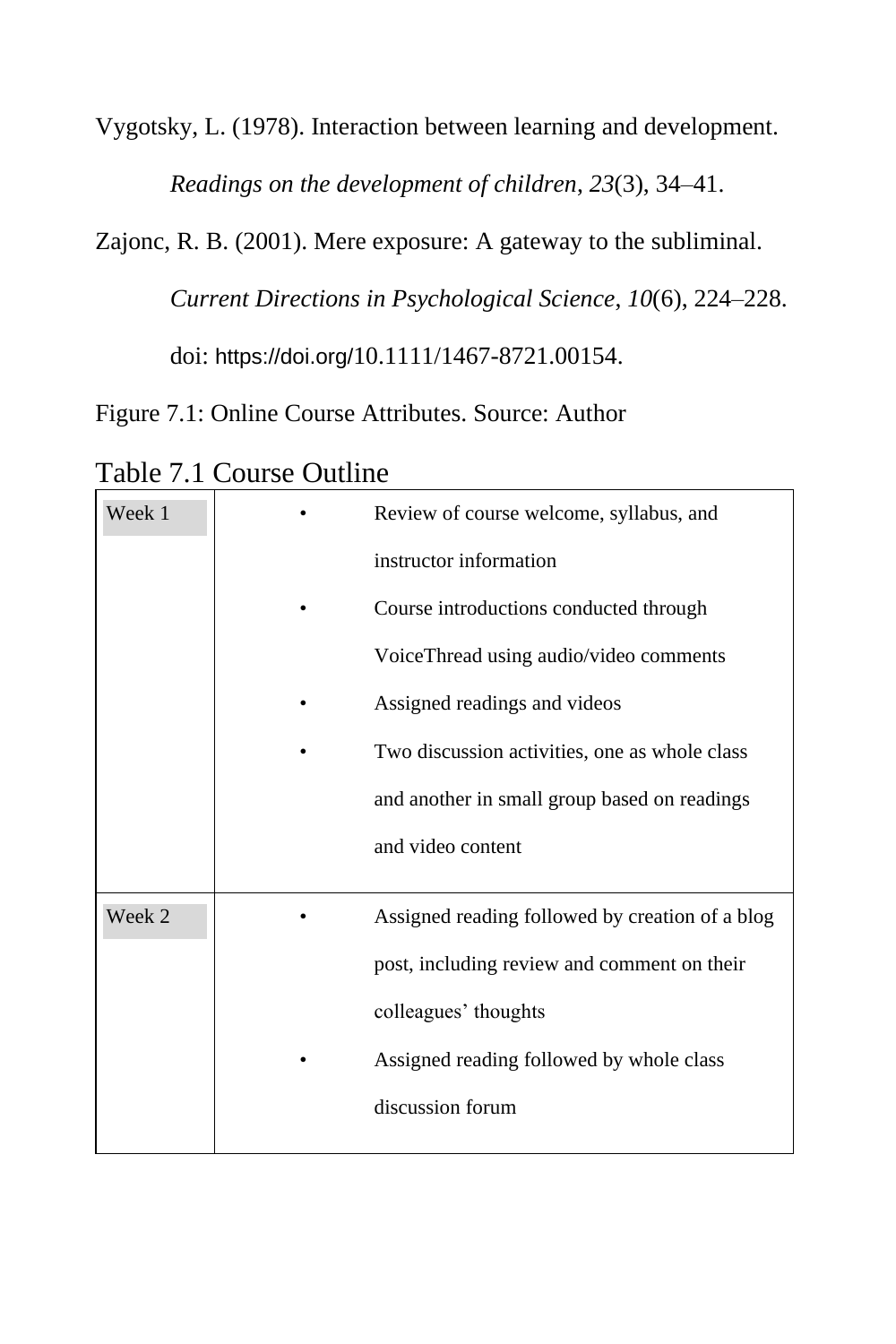|        | Watch video recorded mini-lecture from          |  |
|--------|-------------------------------------------------|--|
|        | instructor                                      |  |
|        | Individual Assignment #1-Time on Task           |  |
|        | Analysis                                        |  |
| Week 3 | Assigned readings                               |  |
|        | Discussion board posting to share with          |  |
|        | colleagues their own potential discussion board |  |
|        | activity, including review and comment on their |  |
|        | colleagues' work                                |  |
|        | Completion of the Library Module                |  |
|        | Attendance at synchronous event using           |  |
|        | <b>Blackboard Collaborate</b>                   |  |
| Week 4 | Assigned video followed by whole class          |  |
|        | discussion activity                             |  |
|        | Assigned video followed by reflection blog      |  |
|        | activity                                        |  |
|        | Watch available mini-lecture from instructor    |  |
|        | Individual Assignment #2-Online Syllabus        |  |
|        | Design                                          |  |
|        |                                                 |  |

## Table 7.2: End of Course Survey Questions and Results

|                                      | $%$ of             |
|--------------------------------------|--------------------|
| <b>End of Course Survey Question</b> | <b>Respondents</b> |
|                                      |                    |